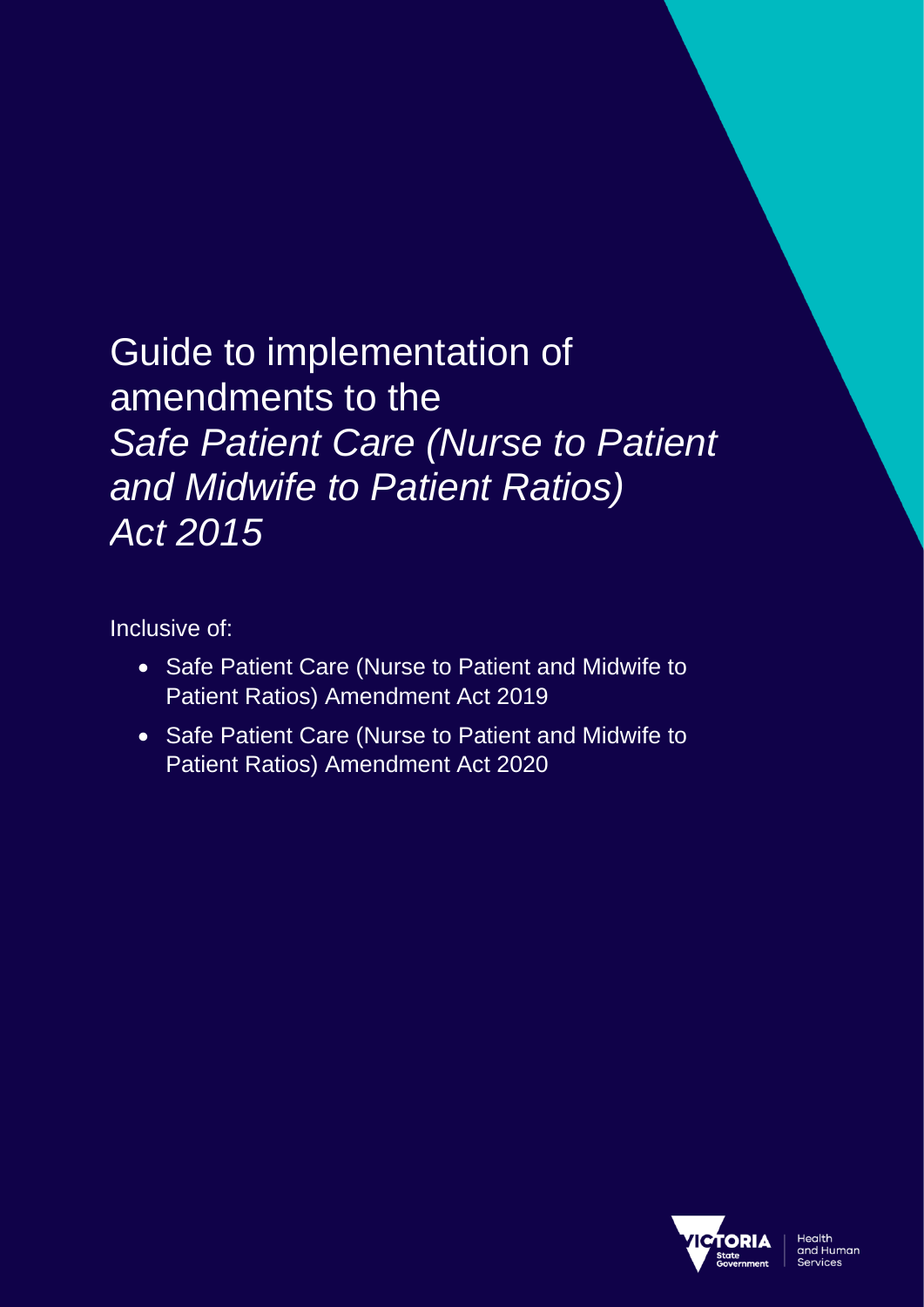To receive this publication in an accessible format email the **Nursing, Midwifery and** [Paramedicine Workforce](mailto:ratios@dhhs.vic.gov.au) <ratios@dhhs.vic.gov.au>

Authorised and published by the Victorian Government, 1 Treasury Place, Melbourne.

© State of Victoria, Department of Health and Human Services, November 2020.

Except where otherwise indicated, the images in this publication show models and illustrative settings only, and do not necessarily depict actual services, facilities or recipients of services.

ISBN 978-1-76069-795-2 (pdf/online/MS word)

Available at [Safe Patient Care \(Nurse to Patient and Midwife to Patient Ratios\) Act 2015](https://www2.health.vic.gov.au/health-workforce/nursing-and-midwifery/safe-patient-care-act) <https://www2.health.vic.gov.au/health-workforce/nursing-and-midwifery/safe-patient-care-act>

### **OFFICIAL**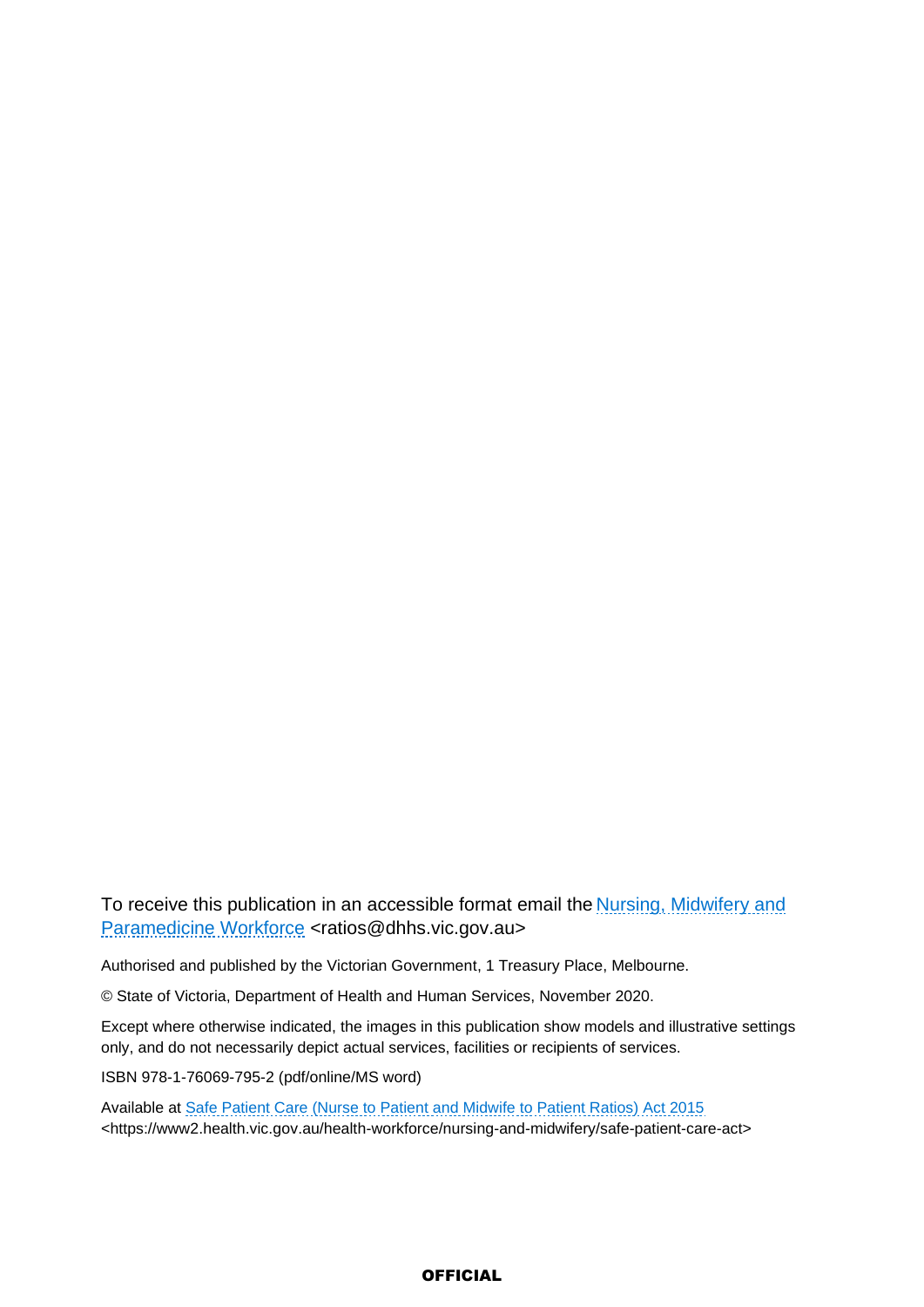# <span id="page-2-0"></span>Minister's foreword



Victoria's dedicated nurses and midwives are at the centre of our health system and the Andrews Labor Government is committed to supporting and protecting this hard-working workforce. Establishment of the *Safe Patient Care (Nurse to Patient and Midwife to Patient Ratios) Act 2015* was a significant achievement to maintain the safety of both patients and staff.

The first phase of amendments to the Safe Patient Care Act, introduced in March 2019, represented the first time that nurse and midwife to patient ratios had been meaningfully reviewed and updated since their introduction in 2000. Further amendments to the Safe Patient Care Act successfully passed by the Victorian Parliament in 2020, will enshrine further improvements to nurse and midwife to patient ratios, ensuring nurses and midwives can devote more time to each patient – delivering better, safer care. Together, these changes will see over 1100 new employment opportunities for nurses and midwives in Victoria's public hospital sector.

Improvements to existing ratios, the creation of new ratios in a range of clinical settings and the introduction of other staffing enhancements will all contribute to reducing clinical risk, improving safety and ensuring patient and staff wellbeing. These changes will improve workplace practices and establish better working environments for our nurses and midwives to deliver compassionate and personalised patient care.

As these ratio amendments will be phased in over the coming years, this guide will serve as a resource for all those involved in their effective operationalisation.

The COVID19 pandemic of this year has demonstrated the outstanding contribution, care and compassion of nurses and midwives to uphold the health and safety of the Victorian community. The entire Victorian community owes our nurses and midwives a debt of gratitude. All Victorians are proud and grateful for the unwavering passion and commitment of our nurses and midwives. These amendments acknowledge the important roles of nurses and midwives within the health system and I look forward to overseeing their ongoing implementation for the future benefit of hospital staff and the broader community in partnership with our nurses, midwives and hospital system.

Martin Foley MP Minister for Health Minister for Ambulance Services

#### **OFFICIAL**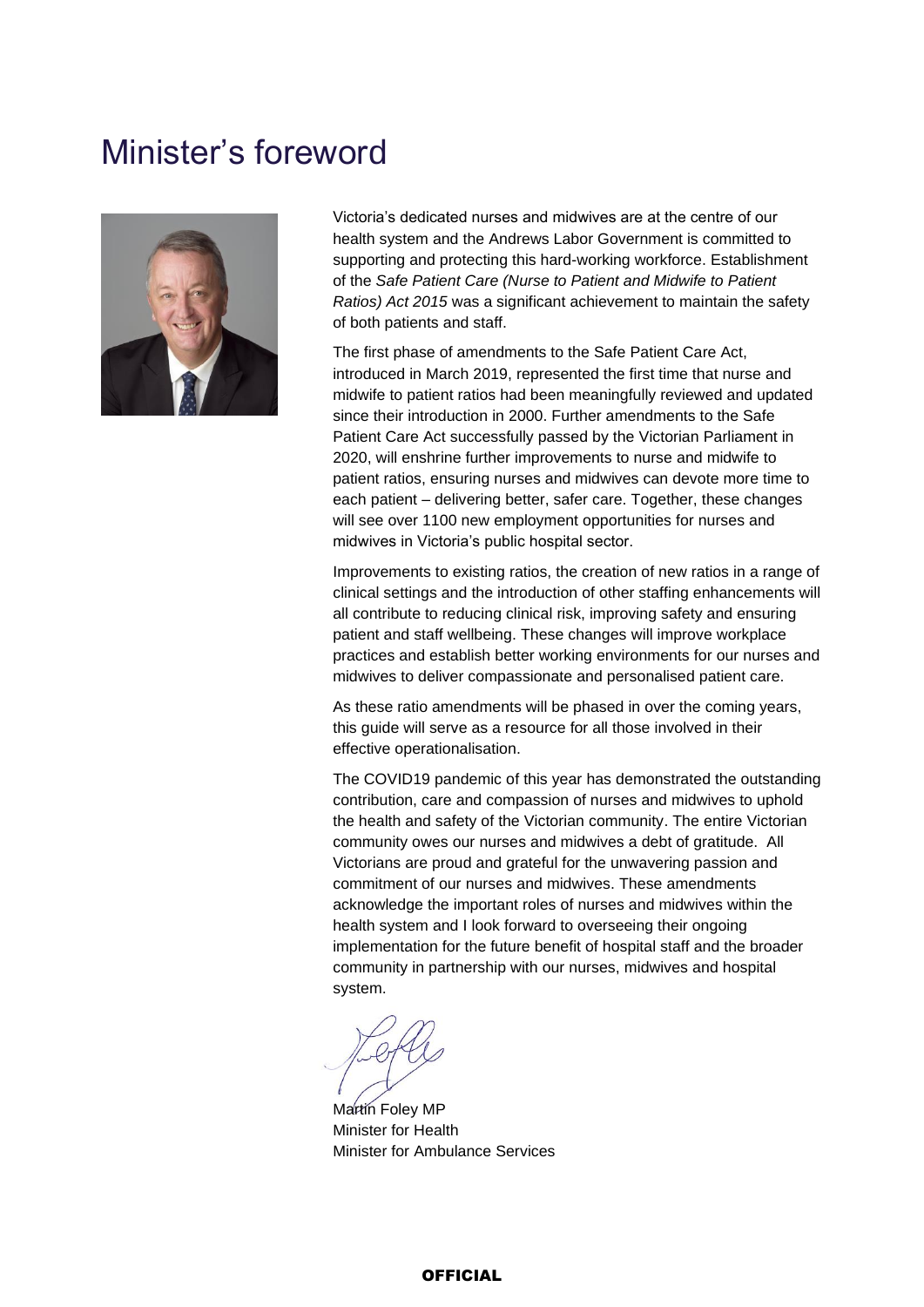# <span id="page-3-0"></span>**Contents**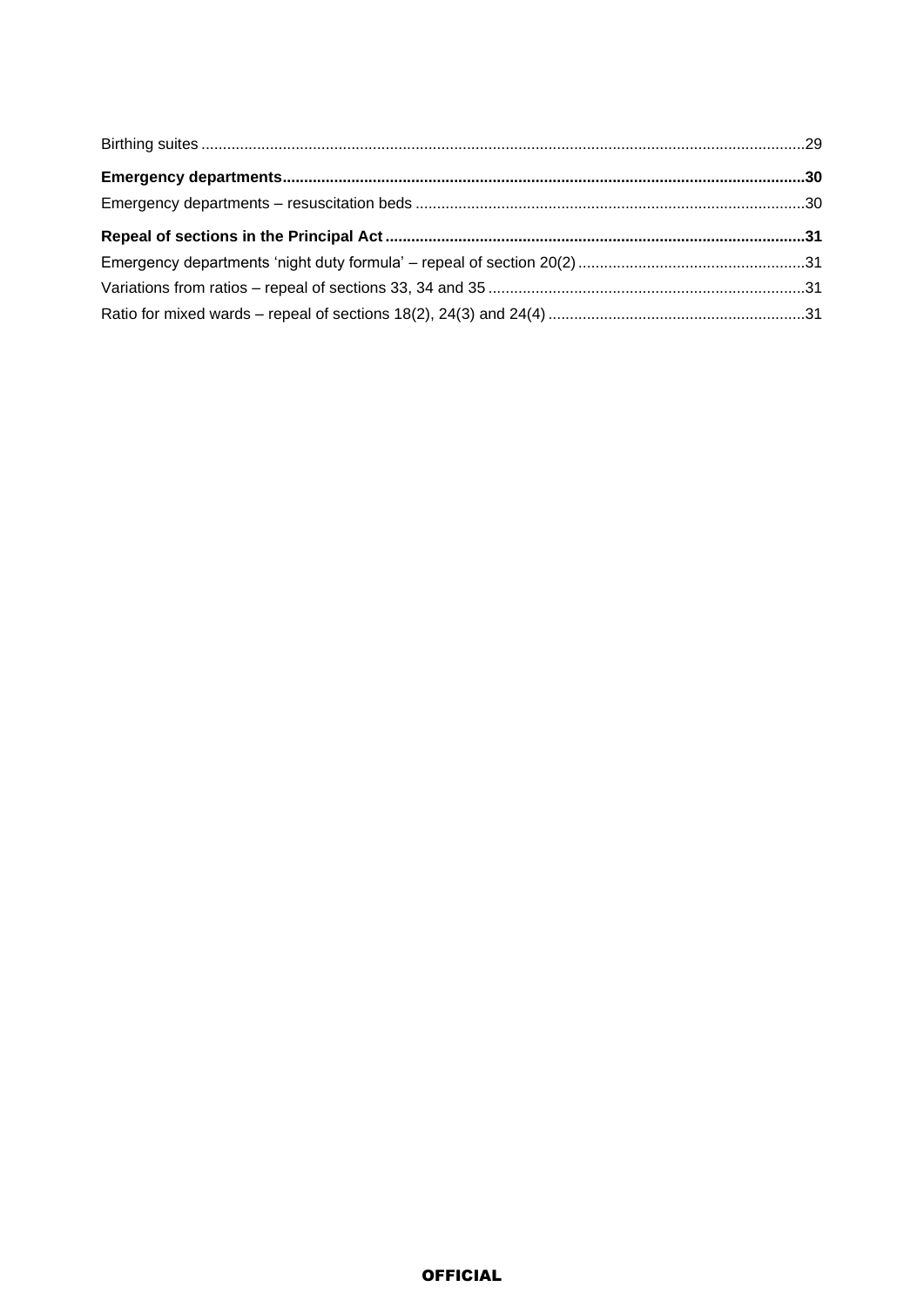# <span id="page-5-0"></span>**Definitions**

| Amendment            | Safe Patient Care (Nurse to Patient and Midwife to Patient Ratios)                     |
|----------------------|----------------------------------------------------------------------------------------|
| <b>Act 2019</b>      | <b>Amendment Act 2019</b>                                                              |
| Amendment            | Safe Patient Care (Nurse to Patient and Midwife to Patient Ratios)                     |
| <b>Act 2020</b>      | Amendment Act 2020                                                                     |
| <b>Department</b>    | Department of Health and Human Services                                                |
| <b>Enterprise</b>    | Nurses and Midwives (Victorian Public Sector) (Single Interest                         |
| <b>Agreement</b>     | Employers) Enterprise Agreement 2012-2016                                              |
| <b>Principal Act</b> | Safe Patient Care (Nurse to Patient and Midwife to Patient Ratios) Act<br>2015         |
| <b>Regulations</b>   | Safe Patient Care (Nurse to Patient and Midwife to Patient Ratios)<br>Regulations 2015 |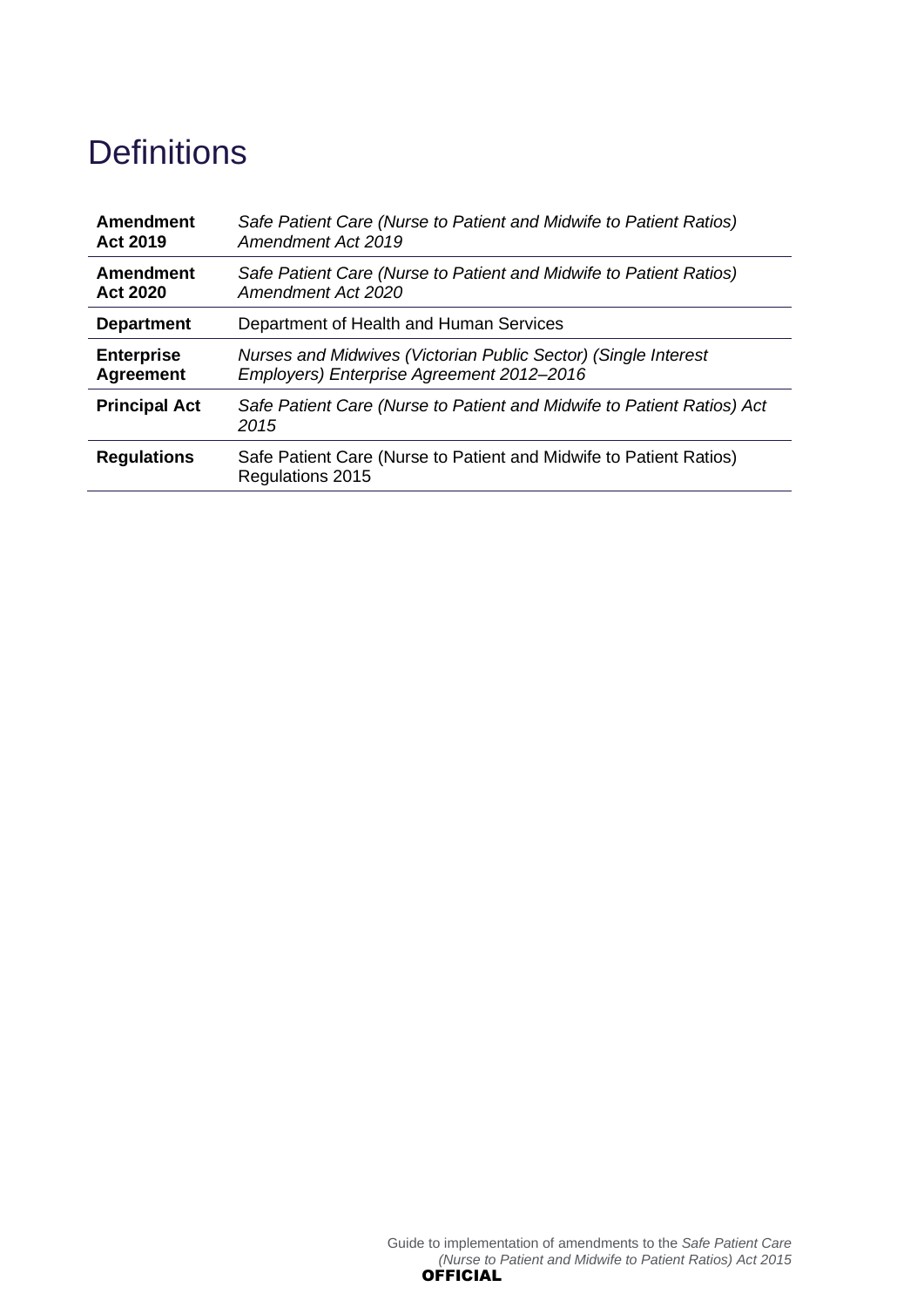# <span id="page-6-0"></span>Purpose

This implementation guide is a resource to assist operators of certain publicly funded health facilities to understand and implement legislated amendments to the *Safe Patient Care (Nurse to Patient and Midwife to Patient Ratios) Act 2015* (the Principal Act).

The first phase of amendments to the Principal Act were outlined in the *Safe Patient Care (Nurse to Patient and Midwife to Patient Ratios) Amendment Act 2019* (Amendment Act 2019). Following a fivestage implementation approach, the first of these changes came into effect on 1 March 2019 and the final stage will commence from 1 March 2023.

The second phase of amendments to the Principal Act are contained in the *Safe Patient Care (Nurse to Patient and Midwife to Patient Ratios) Amendment Act 2020* (Amendment Act 2020). These changes also have a staged implementation with the first of these changes coming into effect on 1 March 2021 and the final stage to commence from 1 July 2023.

This guide provides direction regarding the implementation schedules of both Amendment Bill 2019 and Amendment Bill 2020.

Operators of hospitals must understand their responsibilities and obligations under the Principal Act, inclusive of any amendments, and are expected to have processes and procedures in place to ensure correct compliance and application of the amendments once they come into effect.

It is equally important that all nurses and midwives working in the public sector understand the legislation and have the necessary knowledge of how ratios are applied in their workplace.

This implementation guide is for information only and does not replace or intend to interpret the *Safe Patient Care (Nurse to Patient and Midwife to Patient Ratios) Act 2015, Safe Patient Care (Nurse to Patient and Midwife to Patient Ratios) Amendment Act 2019, Safe Patient Care (Nurse to Patient and Midwife to Patient Ratios) Amendment Act 2020* or the Safe Patient Care (Nurse to Patient and Midwife to Patient Ratios) Regulations 2015*.* It is recommended that hospital operators obtain legal advice for interpretation of specific provisions, as required.

### **OFFICIAL**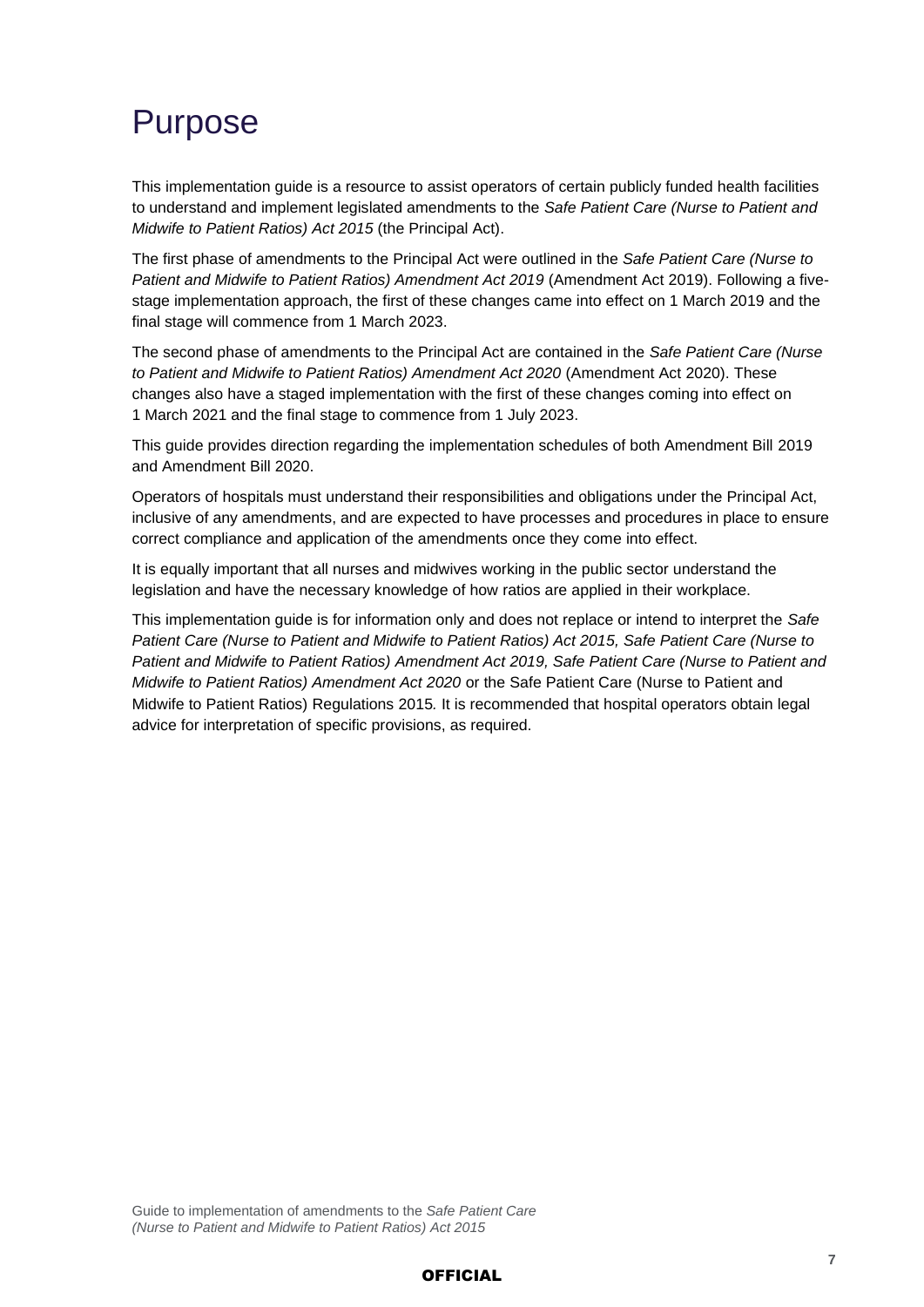# <span id="page-7-0"></span>**Background**

Nurse to patient and midwife to patient ratios have maintained the safety of the Victorian public since they were first introduced in 2000 under the *Nurses (Victorian Public Health Sector) Multi-business Agreement 2000–2004*.

In 2015, the *Safe Patient Care (Nurse to Patient and Midwife to Patient Ratios) Act 2015* was established to enshrine into legislation nurse to patient and midwife to patient ratios that were previously contained in the *Nurses and Midwives (Victorian Public Sector) (Single Interest Employers) Enterprise Agreement 2012–2016.* Through this action, Victoria became the first State or Territory in Australia to legislate minimum nurse and midwife to patient ratios in public hospitals.

The purposes of the Principal Act are to provide for –

- (a) requirements that the operators of certain publicly funded health facilities staff certain wards with a minimum number of nurses or midwives; and
- (b) the reporting of compliance with and enforcement of those requirements.

The Principal Act, through prescribing mandatory minimum requirements for nursing and midwifery staffing levels in specified clinical settings, provides an additional level of health service compliance beyond clinical quidelines.

Changes to the Principal Act have been informed by the work of the Nurse/Midwife to Patient Ratio Improvements Taskforce and through further targeted consultation with stakeholders. The objectives of these changes are to:

- commit to the overarching principle of safe and quality healthcare for all Victorians
- reflect the increasing patient complexity, changing models of care and the growing demand for health services
- create safe and satisfying workplace environments that appropriately manage increasing intellectual, emotional, physical and psychological demands on nurses and midwives.

A copy of the legislation is available on the [Victorian Legislation website](https://www.legislation.vic.gov.au/) <www.legislation.vic.gov.au>.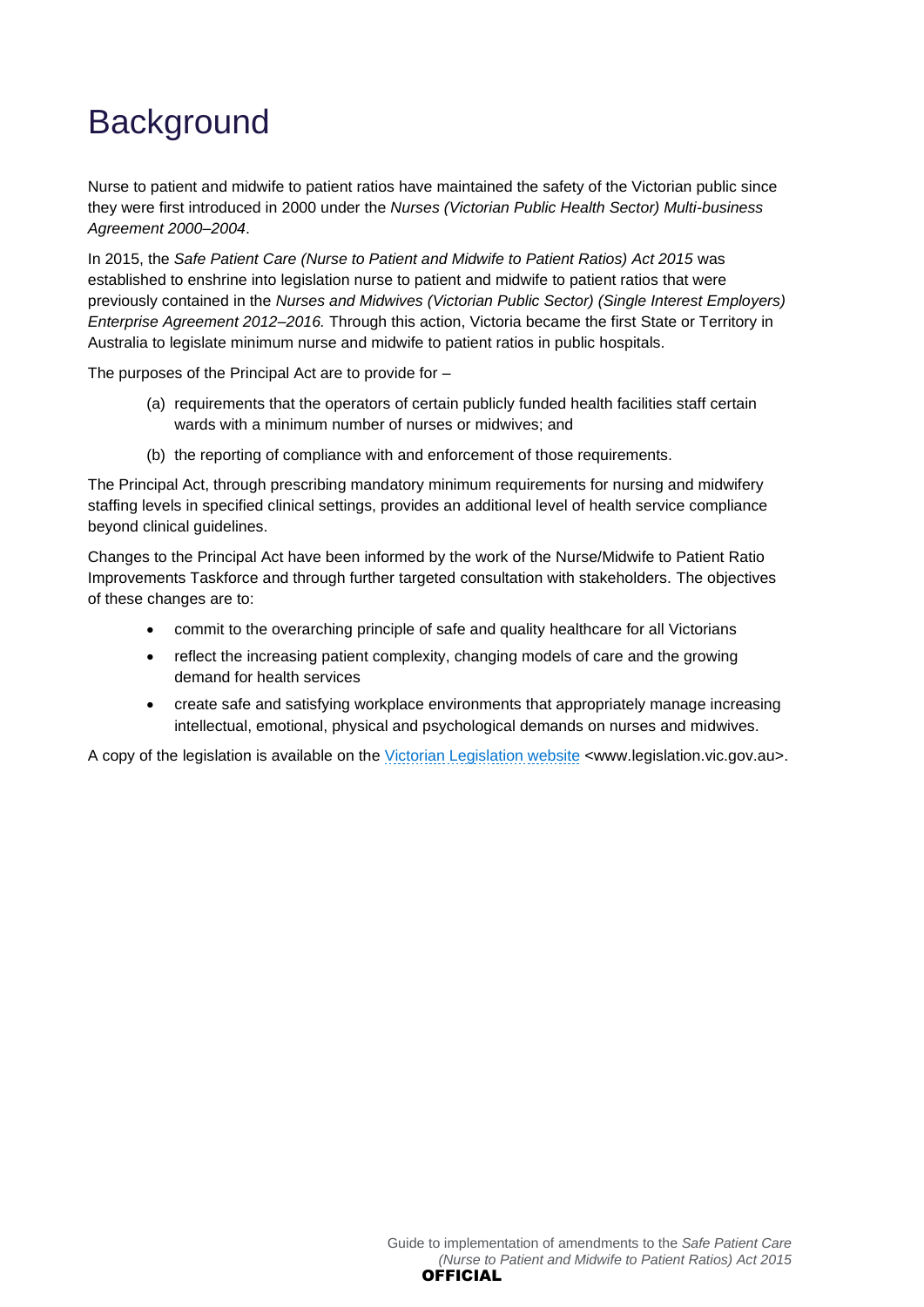# <span id="page-8-0"></span>Scope of the Principal Act

The Principal Act applies to services covered by the *Nurses and Midwives (Victorian Public Health Sector) (Single Interest Employers) Enterprise Agreement 2016–2020*.

The amended legislation only affects certain wards within Victoria's public hospitals. Services not impacted by the legislation include:

- public day admission and procedural wards
- public mental health services
- public low care residential aged care services
- private and not-for-profit hospitals
- private and not-for-profit residential aged care services
- private and not-for-profit day procedural centres.

## <span id="page-8-1"></span>**Applying the ratios**

Nurse to patient and midwife to patient ratios must be applied to every ward in each hospital to which the Principal Act is specified to apply. Furthermore, ratios must be applied based on the actual number of patients or occupied beds (as applicable) in each ward.

Where the actual or expected number of patients falls below the number for which a ward is staffed in accordance with a ratio, the number of nurses or midwives may be adjusted before the start of a shift.

Extra beds above those that would normally be staffed under a ratio can only be occupied by a patient if the required numbers of nurses or midwives are available to meet the ratio provisions within the Principal Act.

Importantly, ratios are a minimum requirement and the Principal Act is not intended to prevent the operator of a hospital from staffing a ward with additional staff beyond the number required by the ratio if there is reason to do so.

## <span id="page-8-2"></span>**Flexible application of ratios**

The Principal Act contains provisions for the flexible application of ratios.

A ratio may be applied in a flexible way to evenly distribute workload, having regard for the level of care required by patients in the ward.

The ratios within the Principal Act provide the minimum numbers of nurses or midwives for a ward based on the number of patients who occupy or are expected to occupy beds within that ward. The Principal Act does not require each nurse or midwife within that ward to be allocated the same number of patients.

For example, in a ward with 28 patients and a 1-to-4 ratio, a minimum of 7 nurses plus an in-charge would be required under ratios. If 9 patients require a higher level of care, and 19 patients require a lower level of care, then the nurse in-charge may allocate 3 nurses to care for the 9 patients requiring the higher level of care (i.e. 1-to-3 ratio), 1 nurse to care for 4 patients (i.e. 1-to-4 ratio) and the other 3 nurses care for 15 patients (i.e. 1 to 5 ratio).

This may legitimately result in some nurses and midwives either being assigned fewer or more patients than prescribed in the relevant ratio.

### **OFFICIAL**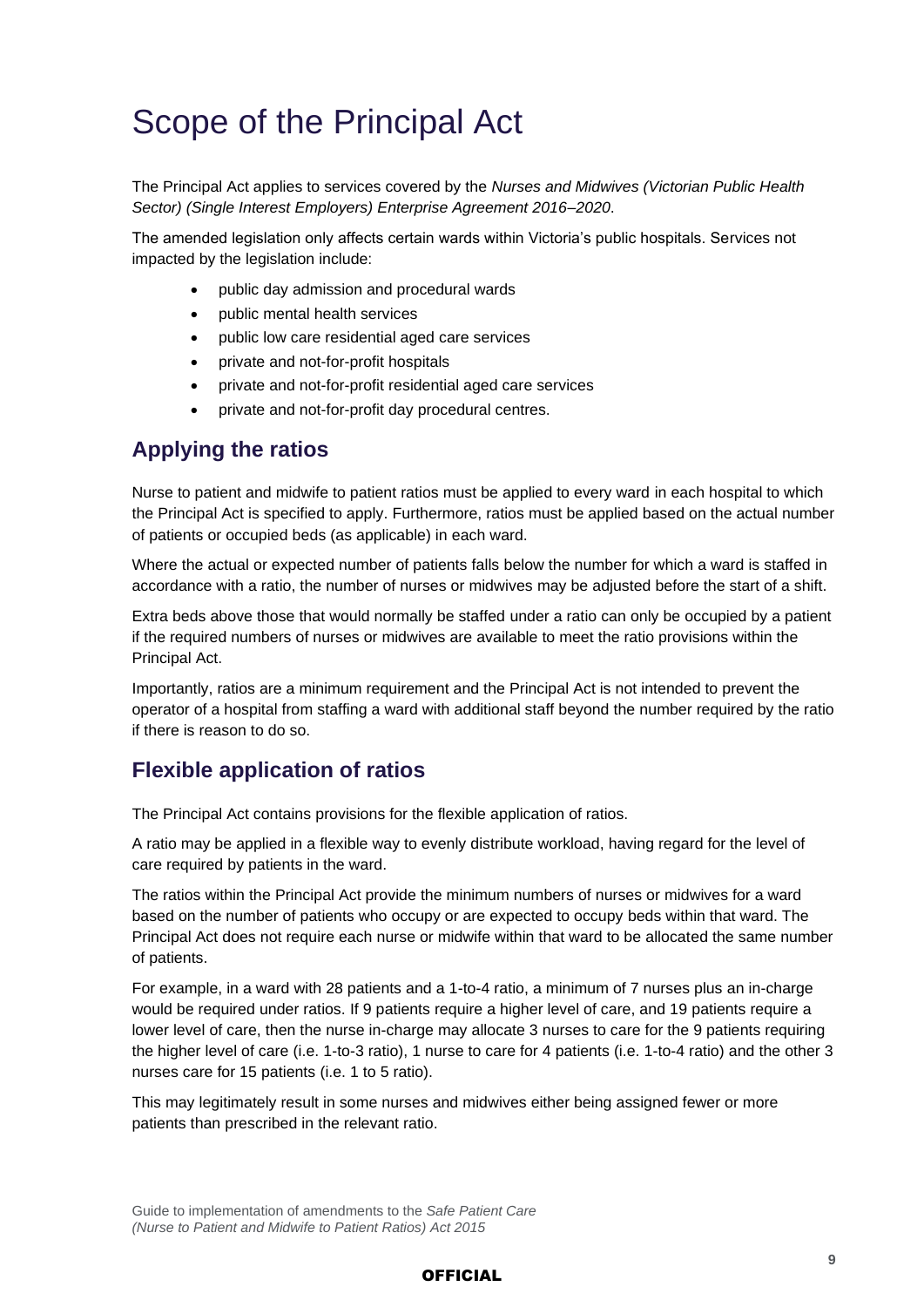# Calendar of amendments to the Principal Act

#### **Note:**

- Blue shading refers to Phase 1 stages.
- Grey shading refers to Phase 2 stages.

<span id="page-9-0"></span>

| <b>Amendment Act 2019</b>                                                                                       | Stage 1<br>1 March 2019                                                                                                      | <b>Stage 2</b><br>1 March 2020                                                                                               | <b>Stage 3</b><br>1 March 2021                                                                                               | <b>Stage 4</b><br>1 March 2022                                                                           | <b>Stage 5</b><br><b>1 March 2023</b> |
|-----------------------------------------------------------------------------------------------------------------|------------------------------------------------------------------------------------------------------------------------------|------------------------------------------------------------------------------------------------------------------------------|------------------------------------------------------------------------------------------------------------------------------|----------------------------------------------------------------------------------------------------------|---------------------------------------|
| <b>Amendment Act 2020</b>                                                                                       |                                                                                                                              |                                                                                                                              | <b>Stage 1</b><br>1 July 2021                                                                                                | <b>Stage 2</b><br><b>1 July 2022</b>                                                                     | <b>Stage 3</b><br>1 July 2023         |
| <b>Application of ratios</b><br>in small hospitals<br><b>Level 4 Hospital After</b><br><b>Hours Coordinator</b> |                                                                                                                              |                                                                                                                              |                                                                                                                              | After Hours Coordinator<br>must be supernumerary in<br>level 4 hospitals with one<br>or two wards and a: |                                       |
| <b>Section 10</b>                                                                                               |                                                                                                                              |                                                                                                                              |                                                                                                                              | - nominated birthing suite;<br>and/or                                                                    |                                       |
|                                                                                                                 |                                                                                                                              |                                                                                                                              |                                                                                                                              | an emergency<br>department with greater<br>than 2500 presentations<br>per annum                          |                                       |
| <b>Rounding method</b><br><b>Section 12</b>                                                                     | General medical or<br>surgical, coronary care,<br>high dependency,<br>operating theatre, post-<br>anaesthetic recovery       |                                                                                                                              |                                                                                                                              |                                                                                                          |                                       |
|                                                                                                                 | Level 1 and level 2<br>hospitals<br>All shifts                                                                               |                                                                                                                              |                                                                                                                              |                                                                                                          |                                       |
| <b>Rounding method</b><br><b>Section 12</b>                                                                     | General medical or<br>surgical/acute, coronary<br>care, high dependency,<br>operating theatre, post-<br>anaesthetic recovery | General medical or<br>surgical/acute, coronary<br>care, high dependency,<br>operating theatre, post-<br>anaesthetic recovery | General medical or<br>surgical/acute, coronary<br>care, high dependency,<br>operating theatre, post-<br>anaesthetic recovery |                                                                                                          |                                       |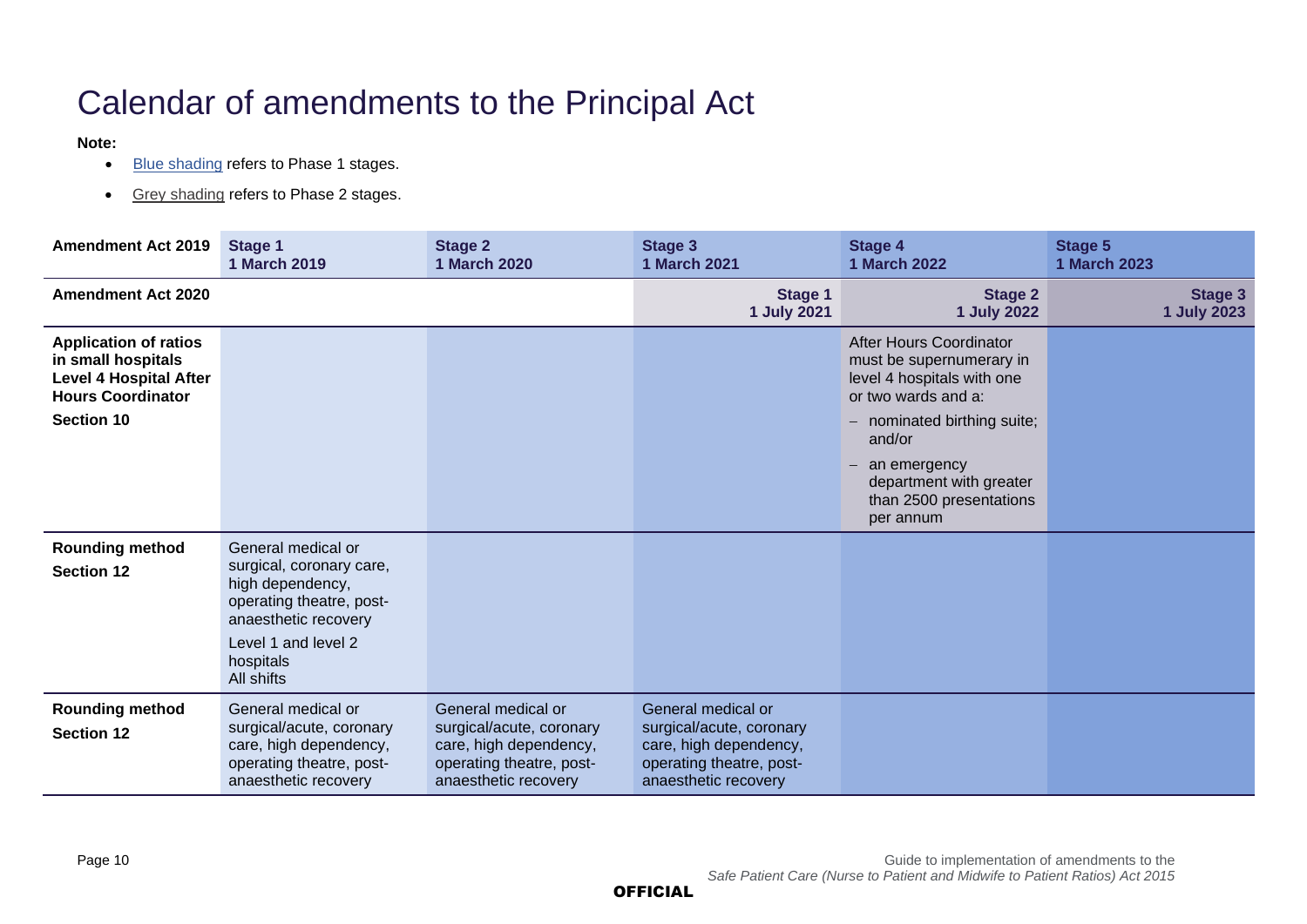| <b>Amendment Act 2019</b>                                                                       | <b>Stage 1</b><br>1 March 2019                                                                                                   | <b>Stage 2</b><br><b>1 March 2020</b>                                                     | <b>Stage 3</b><br><b>1 March 2021</b>                                                                          | <b>Stage 4</b><br><b>1 March 2022</b>                                                                            | <b>Stage 5</b><br><b>1 March 2023</b>                              |
|-------------------------------------------------------------------------------------------------|----------------------------------------------------------------------------------------------------------------------------------|-------------------------------------------------------------------------------------------|----------------------------------------------------------------------------------------------------------------|------------------------------------------------------------------------------------------------------------------|--------------------------------------------------------------------|
| <b>Amendment Act 2020</b>                                                                       |                                                                                                                                  |                                                                                           | Stage 1<br>1 July 2021                                                                                         | <b>Stage 2</b><br><b>1 July 2022</b>                                                                             | Stage 3<br><b>1 July 2023</b>                                      |
|                                                                                                 | Level 3 and level 4<br>hospitals<br>Night shift                                                                                  | Level 3 and level 4<br>hospitals<br>Morning shift                                         | Level 3 and level 4<br>hospitals<br>Afternoon shift                                                            |                                                                                                                  |                                                                    |
| <b>Rounding method</b><br><b>Section 12</b><br>*Amendment Act 2020 -<br>commencing 1 March 2021 |                                                                                                                                  |                                                                                           | *Acute stroke, oncology<br>and haematology wards<br>All hospital levels<br>All shifts                          |                                                                                                                  |                                                                    |
| <b>Rounding method</b><br><b>Section 12</b>                                                     | Aged high care residential<br>All hospital levels<br>Night shift                                                                 |                                                                                           |                                                                                                                | Aged high care residential<br>All hospital levels<br>Afternoon shift                                             | Aged high care residential<br>All hospital levels<br>Morning shift |
| <b>Rounding method</b><br><b>Section 12</b>                                                     |                                                                                                                                  | Palliative care, geriatric<br>evaluation management<br>All hospital levels<br>Night shift | Palliative care, geriatric<br>evaluation management,<br>rehabilitation<br>All hospital levels<br>Morning shift | Palliative care, geriatric<br>evaluation management,<br>rehabilitation<br>All hospital levels<br>Afternoon shift |                                                                    |
| <b>Rounding method</b><br><b>Section 12</b>                                                     |                                                                                                                                  |                                                                                           |                                                                                                                | Rehabilitation<br>All hospital levels<br>Night shift                                                             |                                                                    |
| <b>Rounding method</b><br><b>Section 12</b>                                                     | <b>Emergency department</b><br>All hospitals with<br>emergency departments<br>specified in Part 1 of<br>Schedule 3<br>All shifts |                                                                                           |                                                                                                                |                                                                                                                  |                                                                    |
| <b>Rounding method</b><br><b>Section 12</b>                                                     | Emergency department<br>All hospitals with<br>emergency departments                                                              | Emergency department<br>All hospitals with<br>emergency departments                       | <b>Emergency department</b><br>All hospitals with<br>emergency departments                                     |                                                                                                                  |                                                                    |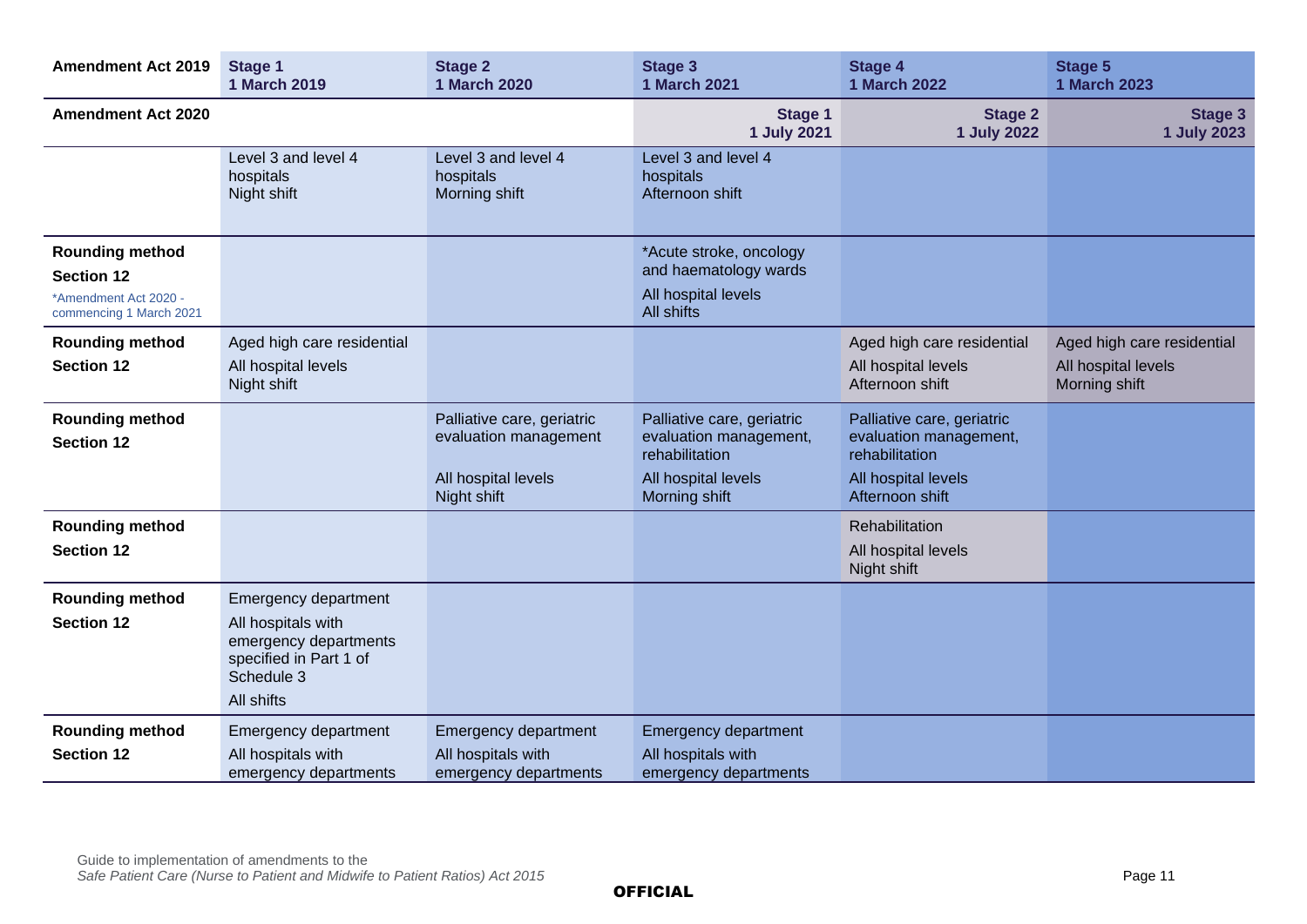| <b>Amendment Act 2019</b>                                                                                                                         | Stage 1<br><b>1 March 2019</b>                                                                         | <b>Stage 2</b><br>1 March 2020                               | Stage 3<br><b>1 March 2021</b>                                                                                                            | <b>Stage 4</b><br><b>1 March 2022</b>                                                                                                                                                                                                  | <b>Stage 5</b><br><b>1 March 2023</b>                                                                                                     |
|---------------------------------------------------------------------------------------------------------------------------------------------------|--------------------------------------------------------------------------------------------------------|--------------------------------------------------------------|-------------------------------------------------------------------------------------------------------------------------------------------|----------------------------------------------------------------------------------------------------------------------------------------------------------------------------------------------------------------------------------------|-------------------------------------------------------------------------------------------------------------------------------------------|
| <b>Amendment Act 2020</b>                                                                                                                         |                                                                                                        |                                                              | Stage 1<br>1 July 2021                                                                                                                    | <b>Stage 2</b><br><b>1 July 2022</b>                                                                                                                                                                                                   | <b>Stage 3</b><br>1 July 2023                                                                                                             |
|                                                                                                                                                   | specified in Part 2 or 3 of<br>Schedule 3                                                              | specified in Part 2 or 3 of<br>Schedule 3                    | specified in Part 2 or 3 of<br>Schedule 3                                                                                                 |                                                                                                                                                                                                                                        |                                                                                                                                           |
|                                                                                                                                                   | An emergency department<br>to which section 20(5)<br>applies                                           | An emergency department<br>to which section 20(5)<br>applies | An emergency department<br>to which section 20(5)<br>applies                                                                              |                                                                                                                                                                                                                                        |                                                                                                                                           |
|                                                                                                                                                   | Night shift                                                                                            | Morning shift                                                | Afternoon shift                                                                                                                           |                                                                                                                                                                                                                                        |                                                                                                                                           |
| <b>Rounding method</b><br><b>Section 12</b>                                                                                                       |                                                                                                        |                                                              | Maternity services (special<br>care nurseries, neonatal<br>intensive care units,<br>antenatal wards, postnatal<br>wards, birthing suites) | Maternity services (special<br>care nurseries, neonatal<br>intensive care units,<br>antenatal wards, postnatal<br>wards, birthing suites)                                                                                              | Maternity services (special<br>care nurseries, neonatal<br>intensive care units,<br>antenatal wards, postnatal<br>wards, birthing suites) |
|                                                                                                                                                   |                                                                                                        |                                                              | All hospital levels<br>Night shift                                                                                                        | All hospital levels<br>Morning shift                                                                                                                                                                                                   | All hospital levels<br>Afternoon shift                                                                                                    |
| <b>Ratio for mixed</b><br>wards<br><b>Section 12A</b>                                                                                             | Commence determination,<br>nomination, publication and<br>implementation of mixed<br>ratio calculation |                                                              |                                                                                                                                           |                                                                                                                                                                                                                                        |                                                                                                                                           |
| <b>Ratio for mixed</b><br>wards:<br>In charge in<br>co-located Short<br><b>Stay Observation</b><br>(SSO) areas<br>Section 12A(6) and<br>12A(7)(b) |                                                                                                        |                                                              |                                                                                                                                           | SSO areas that are co-<br>located with an emergency<br>department listed in Part 1<br>of Schedule 3, and where<br>the combined<br>SSO/emergency<br>department has 30 or more<br>beds.<br>Additional nurse in charge<br>on night shift. |                                                                                                                                           |
| Level 1 hospitals<br><b>General medical or</b><br>surgical ward<br><b>Section 15</b>                                                              |                                                                                                        |                                                              | Nurse in charge on night<br>shift                                                                                                         |                                                                                                                                                                                                                                        |                                                                                                                                           |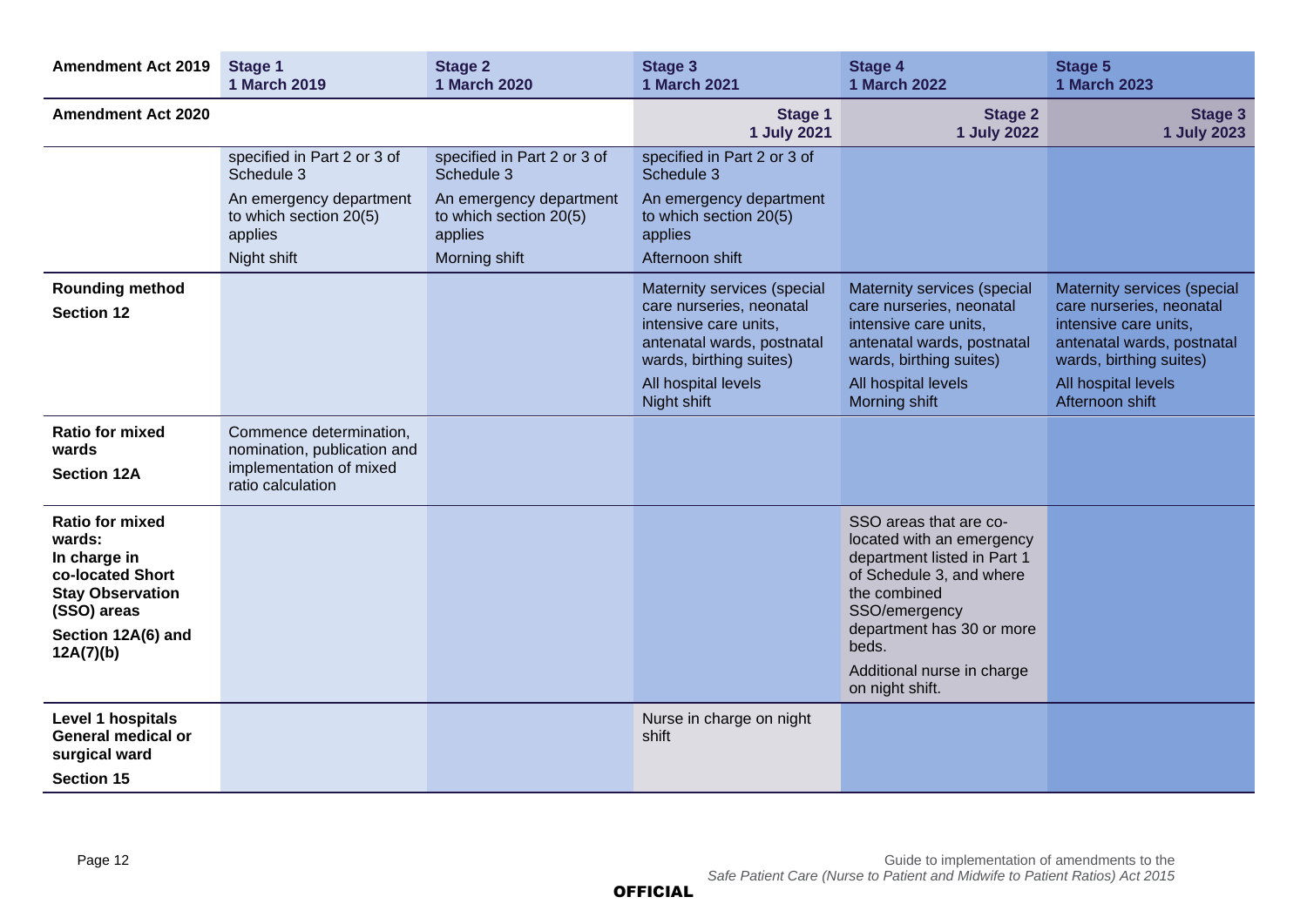| <b>Amendment Act 2019</b>                                                            | <b>Stage 1</b><br><b>1 March 2019</b> | <b>Stage 2</b><br><b>1 March 2020</b>                                            | <b>Stage 3</b><br><b>1 March 2021</b>                                | <b>Stage 4</b><br><b>1 March 2022</b> | <b>Stage 5</b><br><b>1 March 2023</b> |
|--------------------------------------------------------------------------------------|---------------------------------------|----------------------------------------------------------------------------------|----------------------------------------------------------------------|---------------------------------------|---------------------------------------|
| <b>Amendment Act 2020</b>                                                            |                                       |                                                                                  | Stage 1<br>1 July 2021                                               | <b>Stage 2</b><br>1 July 2022         | <b>Stage 3</b><br>1 July 2023         |
| Level 2 hospitals<br><b>General medical or</b><br>surgical ward<br><b>Section 16</b> |                                       |                                                                                  |                                                                      | Nurse in charge on night<br>shift     |                                       |
| Level 3 hospitals<br><b>General medical or</b><br>surgical ward<br><b>Section 17</b> |                                       |                                                                                  |                                                                      |                                       | Nurse in charge on night<br>shift     |
| <b>Emergency</b><br>departments<br><b>Section 20</b>                                 | Repeal section 20(2)<br>Night formula |                                                                                  | New ratio for resuscitation<br>beds for afternoon and<br>night shift |                                       |                                       |
| <b>Acute stroke wards</b><br><b>New section 21A</b>                                  |                                       | New ratios for all shifts                                                        |                                                                      |                                       |                                       |
| <b>Oncology wards</b><br><b>New section 21B</b>                                      |                                       | New ratios for all shifts                                                        |                                                                      |                                       |                                       |
| <b>Haematology wards</b><br><b>New section 21C</b>                                   |                                       | New ratios for all shifts                                                        |                                                                      |                                       |                                       |
| <b>Palliative care</b><br>inpatient units<br><b>Section 23</b>                       |                                       | New ratios for afternoon<br>and night shift<br>Nurse in charge on night<br>shift |                                                                      |                                       |                                       |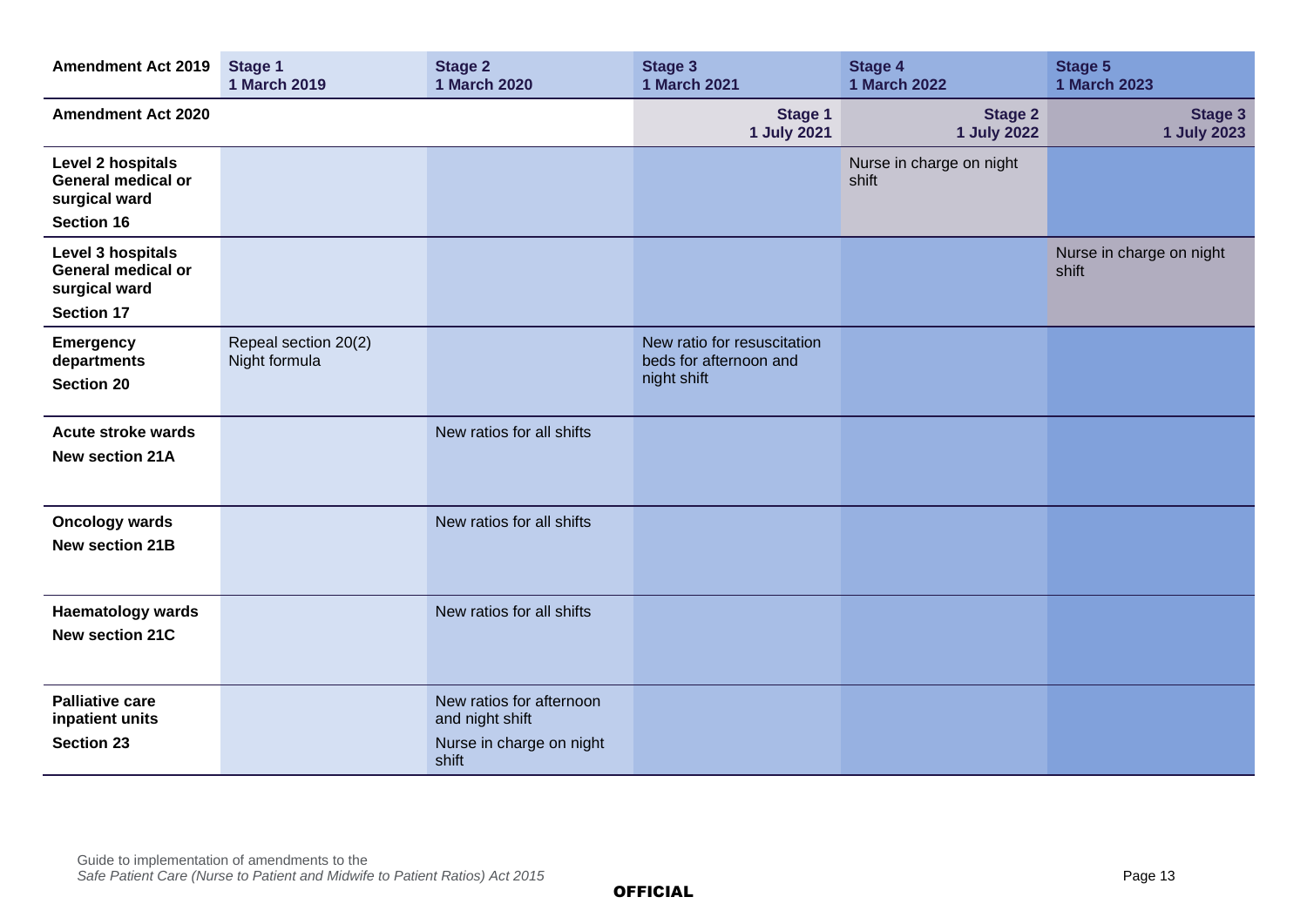| <b>Amendment Act 2019</b>                                                   | Stage 1<br><b>1 March 2019</b>                                                                                                       | <b>Stage 2</b><br><b>1 March 2020</b>                                                                | <b>Stage 3</b><br>1 March 2021 | <b>Stage 4</b><br><b>1 March 2022</b>                                             | <b>Stage 5</b><br><b>1 March 2023</b>                                             |
|-----------------------------------------------------------------------------|--------------------------------------------------------------------------------------------------------------------------------------|------------------------------------------------------------------------------------------------------|--------------------------------|-----------------------------------------------------------------------------------|-----------------------------------------------------------------------------------|
| <b>Amendment Act 2020</b>                                                   |                                                                                                                                      |                                                                                                      | <b>Stage 1</b><br>1 July 2021  | <b>Stage 2</b><br><b>1 July 2022</b>                                              | <b>Stage 3</b><br>1 July 2023                                                     |
| <b>Geriatric Evaluation</b><br><b>Management wards</b><br>Section 24(2)     |                                                                                                                                      |                                                                                                      |                                |                                                                                   | Nurse in charge on night<br>shift                                                 |
| <b>Special care</b><br>nurseries<br><b>Section 27</b>                       | Registered midwives may<br>be included in ratios to<br>work in special care<br>nurseries (in specified<br>circumstances)             | 8 or more occupied cots<br>Additional nurse/midwife in<br>charge on a morning and<br>afternoon shift |                                | 8 or more occupied cots<br>Additional nurse/midwife in<br>charge on a night shift |                                                                                   |
| <b>Neonatal intensive</b><br>care units<br><b>Section 28</b>                | Removal of reference to<br>specific hospitals                                                                                        |                                                                                                      |                                |                                                                                   |                                                                                   |
| <b>Antenatal wards</b><br><b>Section 30</b>                                 | Removal of reference to<br>postnatal wards in section<br>30. Establish standalone<br>provisions for antenatal<br>and postnatal wards |                                                                                                      |                                |                                                                                   |                                                                                   |
| <b>Birthing suites</b><br><b>Section 31</b>                                 | Commence determination,<br>nomination and publication<br>of occupied birthing suites                                                 | 6 or more nominated<br>birthing suites<br>Midwife in charge on<br>morning shift                      |                                | 6 or more nominated<br>birthing suites<br>Midwife in charge on night<br>shift     | 6 or more nominated<br>birthing suites<br>Midwife in charge on<br>afternoon shift |
| <b>Postnatal wards</b><br><b>New section 31A</b>                            | Registered nurses may be<br>included in the ratios to<br>work in postnatal wards (in<br>specified circumstances).                    |                                                                                                      |                                | Nurse/midwife in charge on<br>a night shift                                       |                                                                                   |
| <b>Variations from</b><br>ratios<br><b>Repeal sections 33,</b><br>34 and 35 | Sections 33, 34 and 35<br>repealed. Existing<br>variations from ratios are<br>saved                                                  |                                                                                                      |                                |                                                                                   |                                                                                   |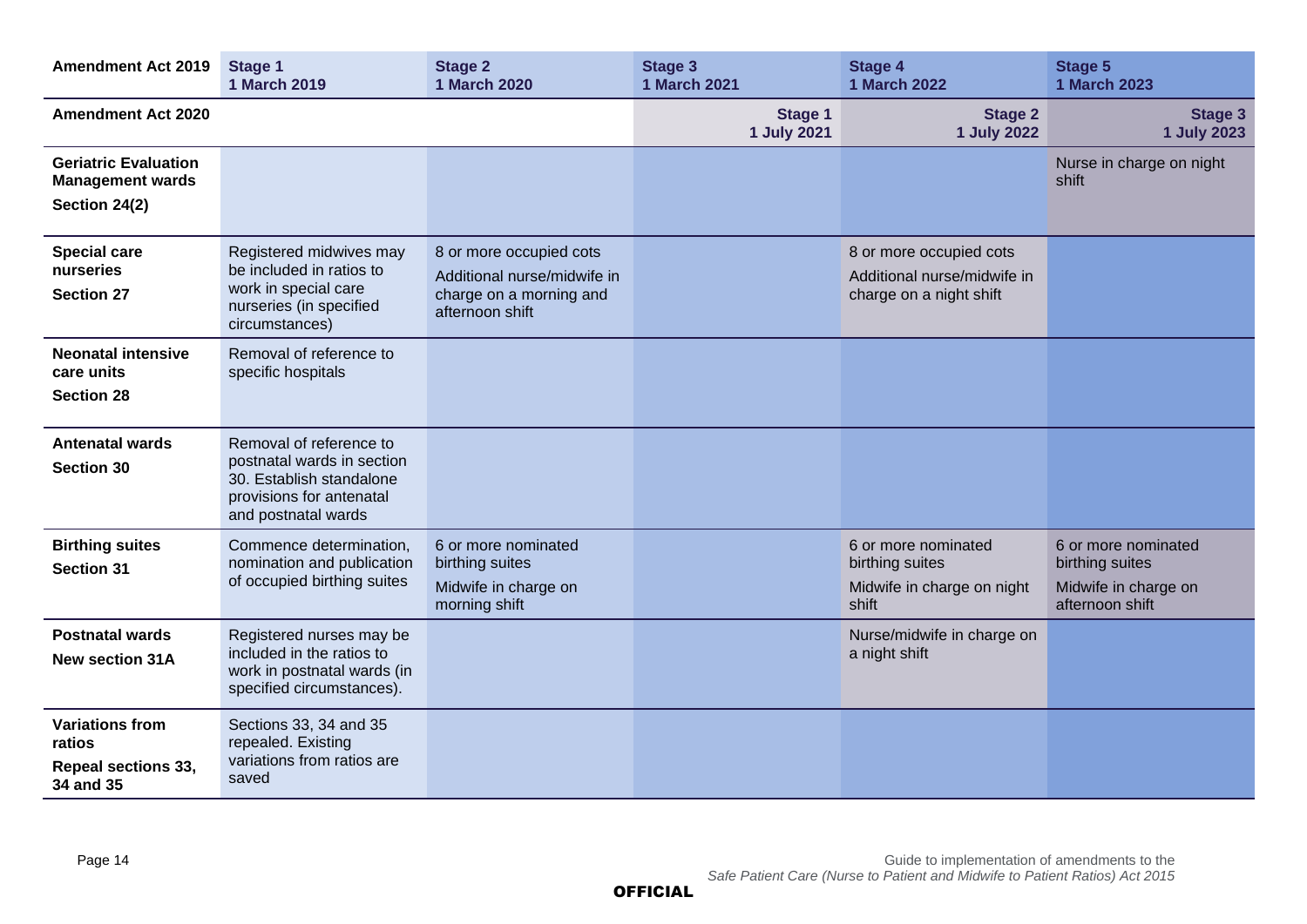| <b>Amendment Act 2019</b>                                   | Stage 1<br>1 March 2019                                                                                                                                                    | <b>Stage 2</b><br><b>1 March 2020</b> | Stage 3<br><b>1 March 2021</b> | <b>Stage 4</b><br><b>1 March 2022</b>                | <b>Stage 5</b><br><b>1 March 2023</b> |
|-------------------------------------------------------------|----------------------------------------------------------------------------------------------------------------------------------------------------------------------------|---------------------------------------|--------------------------------|------------------------------------------------------|---------------------------------------|
| <b>Amendment Act 2020</b>                                   |                                                                                                                                                                            |                                       | <b>Stage 1</b><br>1 July 2021  | <b>Stage 2</b><br>1 July 2022                        | <b>Stage 3</b><br>1 July 2023         |
| Local dispute<br>resolution<br><b>Section 41</b>            | The local dispute resolution<br>process does not apply to<br>alleged breaches of staffing<br>requirements for a period<br>of 180 days following<br>commencement of phase 1 |                                       |                                |                                                      |                                       |
| <b>Update hospital</b><br>levels in Part 1 of<br>Schedule 1 | Casey Hospital, Sunshine<br><b>Hospital and Monash</b><br>Children included as level 1<br>hospitals                                                                        |                                       |                                |                                                      |                                       |
| <b>Update hospital</b><br>levels in Part 2 of<br>Schedule 1 |                                                                                                                                                                            |                                       |                                | Warrnambool Hospital<br>included as level 2 hospital |                                       |
| <b>Update list of</b><br>hospitals in<br><b>Schedule 2</b>  | Sunshine Hospital removed<br>from list of hospitals not<br>restricted in use of enrolled<br>nurses                                                                         |                                       |                                |                                                      |                                       |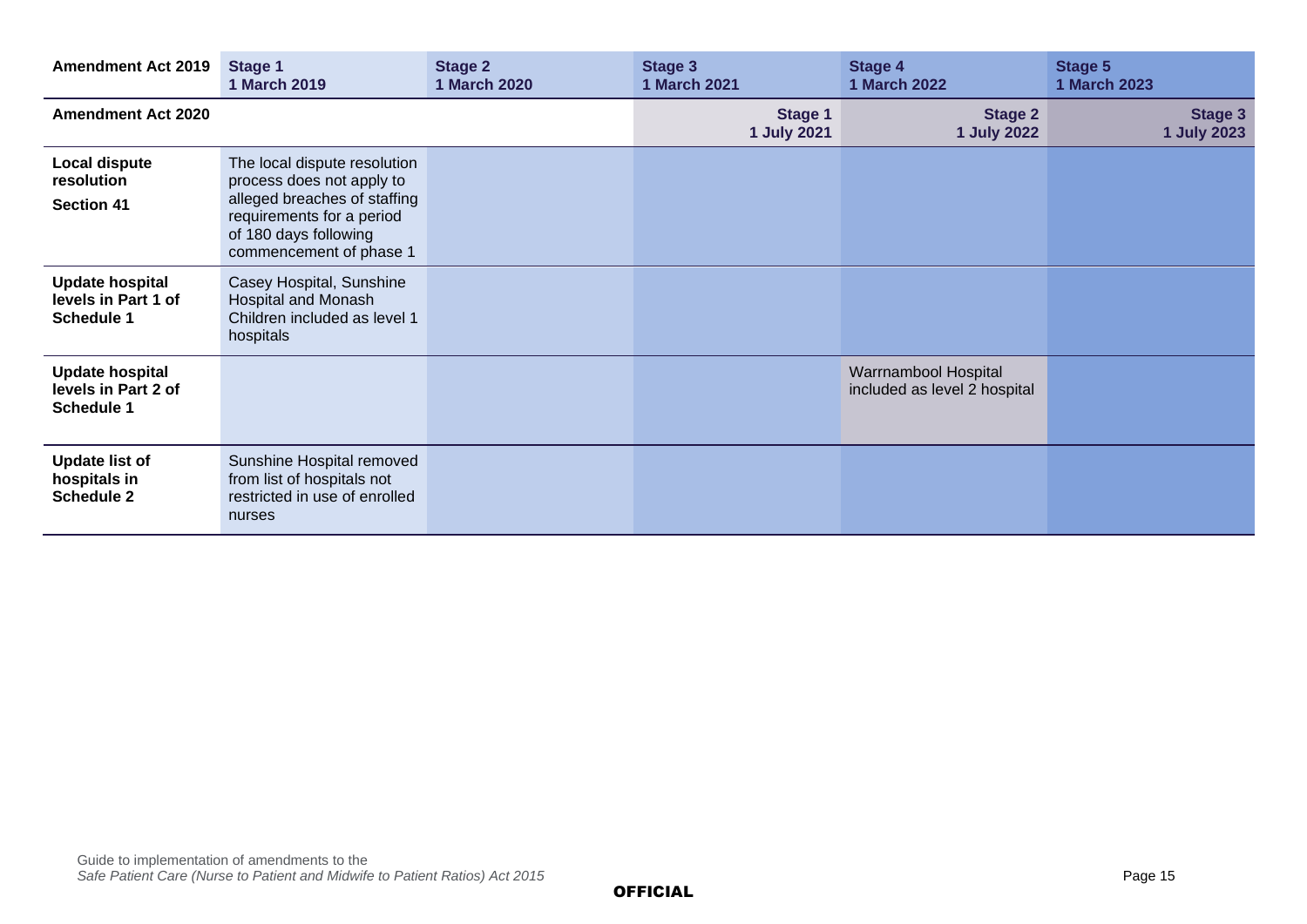# <span id="page-15-0"></span>Reporting requirements

# <span id="page-15-1"></span>**Nominate and publish details of mixed wards**

Section 12A(1) of the Principal Act specifies that the operator of a hospital must nominate and publish notice of wards to which more than one ratio requirement would apply – a 'mixed ward'.

A hospital must nominate a ward as a mixed ward if the ward:

is specifically configured to provide, in the course of its ordinary operation, a mixture of clinical services; and,

has more than one portion of the ward, and accordingly, more than one ratio would apply when determining staff numbers for the entire ward.

A hospital must publish details of its nominated mixed wards for the following 6-month period on the hospital's Internet site including:

the name of the mixed ward;

the total number of occupied beds in the mixed ward;

the different ratios that would apply to each portion; and,

the expected number of occupied beds in each portion of the ward during the following 6-month period.

New section 12A(2) specifies that in making a determination of the expected number of occupied beds for each portion of the ward, the operator of a hospital must take into account:

the portions in the ward and the number of occupied beds in each portion during the preceding 12 months; and

any factors during the following 6-month period (or the remainder of the 6-month period) which are likely:

- to increase or decrease the number of occupied beds; or
- to change the portions in the ward.

## **Timelines for reporting**

| <b>Period</b>                           | Publish on hospital's Internet site by |
|-----------------------------------------|----------------------------------------|
| 1 March – 31 August                     | End of February                        |
| 1 September – the final day of February | End of August                          |

## **Failure to report**

Section 12A(7) of the Principal Acts sets out the default position if an operator of a hospital fails to nominate a ward as a mixed ward in accordance with 12A(1). In this case, the **highest** nurse to patient or midwife to patient ratio of the ratios applying to the portions of the ward is to be applied to the mixed ward as a whole until the operator nominates the mixed ward.

## **Changes to configuration of a mixed ward within the specified 6-month period**

Section 12A(8) specifies the process required where an operator of a hospital takes action to change the configuration of the nominated mixed ward during the specified 6-month period. If this action results in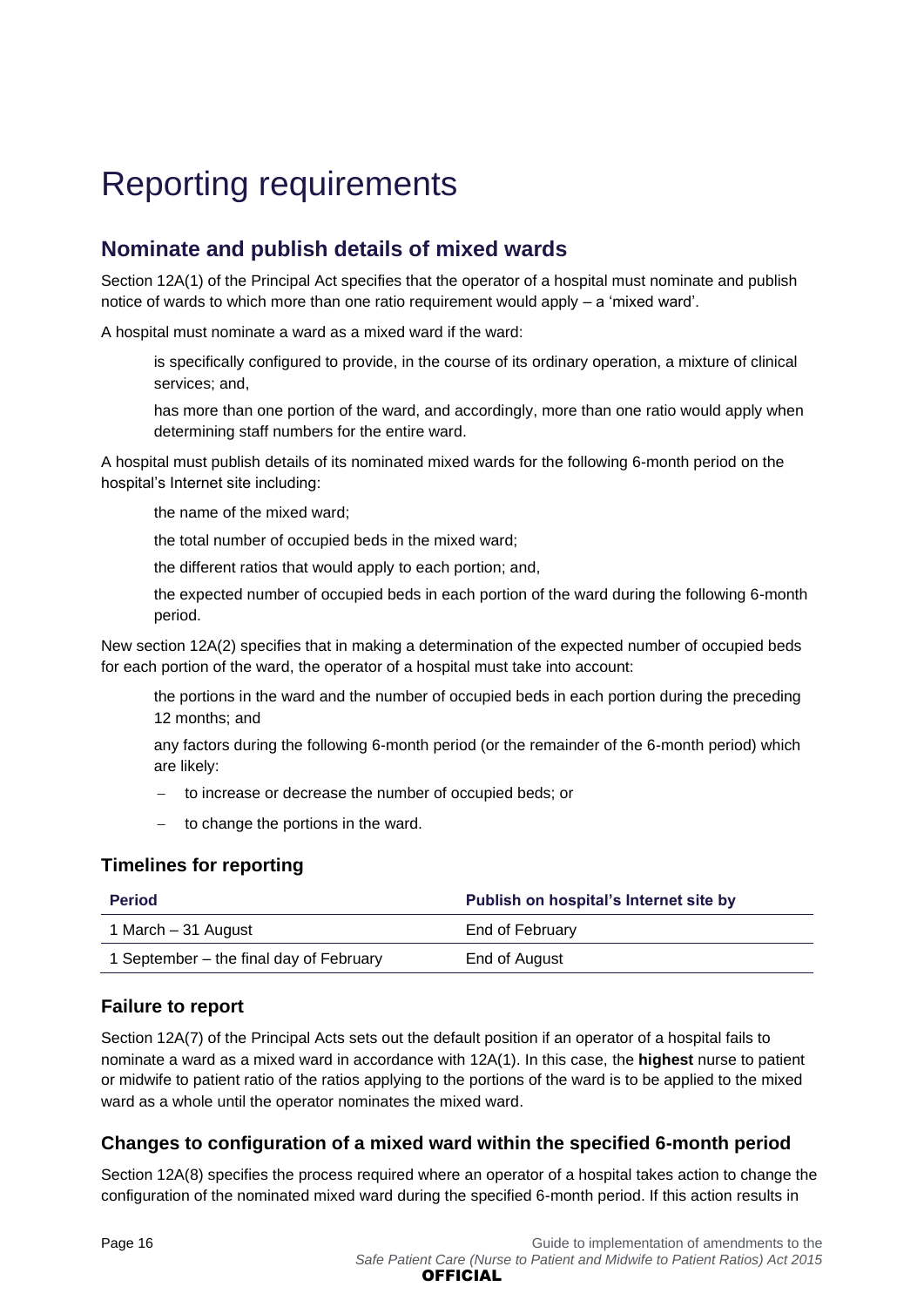significantly different portions or significantly different numbers of occupied beds in its portions, the operator of a hospital is required to make a new nomination for the remainder of the relevant 6-month period.

A new ratio for the nominated mixed ward is to be determined in accordance with section 12A(3) of the Principal Act using the updated data published in accordance with section 12A(8). The nominated mixed ward must be staffed for the remainder of the 6-month period in accordance with a new ratio.

## <span id="page-16-0"></span>**Nominate and publish details of birthing suites**

Section 31(6) of the Principal Act specifies that an operator of a hospital must determine and publish notice of their occupied birthing suites.

Occupied is defined as 'includes available to be occupied'.

The number of occupied birthing suites for the following 6-month period must be published on the hospital's Internet site.

In determining the number of occupied birthing suites, the operator of a hospital must consider the number of birthing suites used for birthing or midwifery assessments during the preceding 12 months and any factors which are likely to vary the number of birthing suites to be used during the following 6-month period.

If the operator determines that fewer birthing suites were used during the preceding 12 months on Saturdays and Sundays, the operator may determine the number of occupied birthing suites in the hospital that is applicable only on Saturdays and Sundays for the relevant 6-month period.

## **Timelines for reporting**

| <b>Period</b>                           | Publish on hospital's Internet site by |
|-----------------------------------------|----------------------------------------|
| 1 March – 31 August                     | End of February                        |
| 1 September – the final day of February | End of August                          |

### **Recommended actions: Reporting requirements**

Operators of hospitals should ensure appropriate documentation is maintained and available to demonstrate compliance. This includes information regarding:

number of occupied birthing suites (including evidence of activity in birthing suites from the preceding 12 months and factors likely to affect future activity). Note: this must be provided as soon as practical after receiving a request from the relevant union.

details of nominated mixed wards (including evidence of activity in each portion of the ward from the preceding 12 months and factors likely to affect future activity).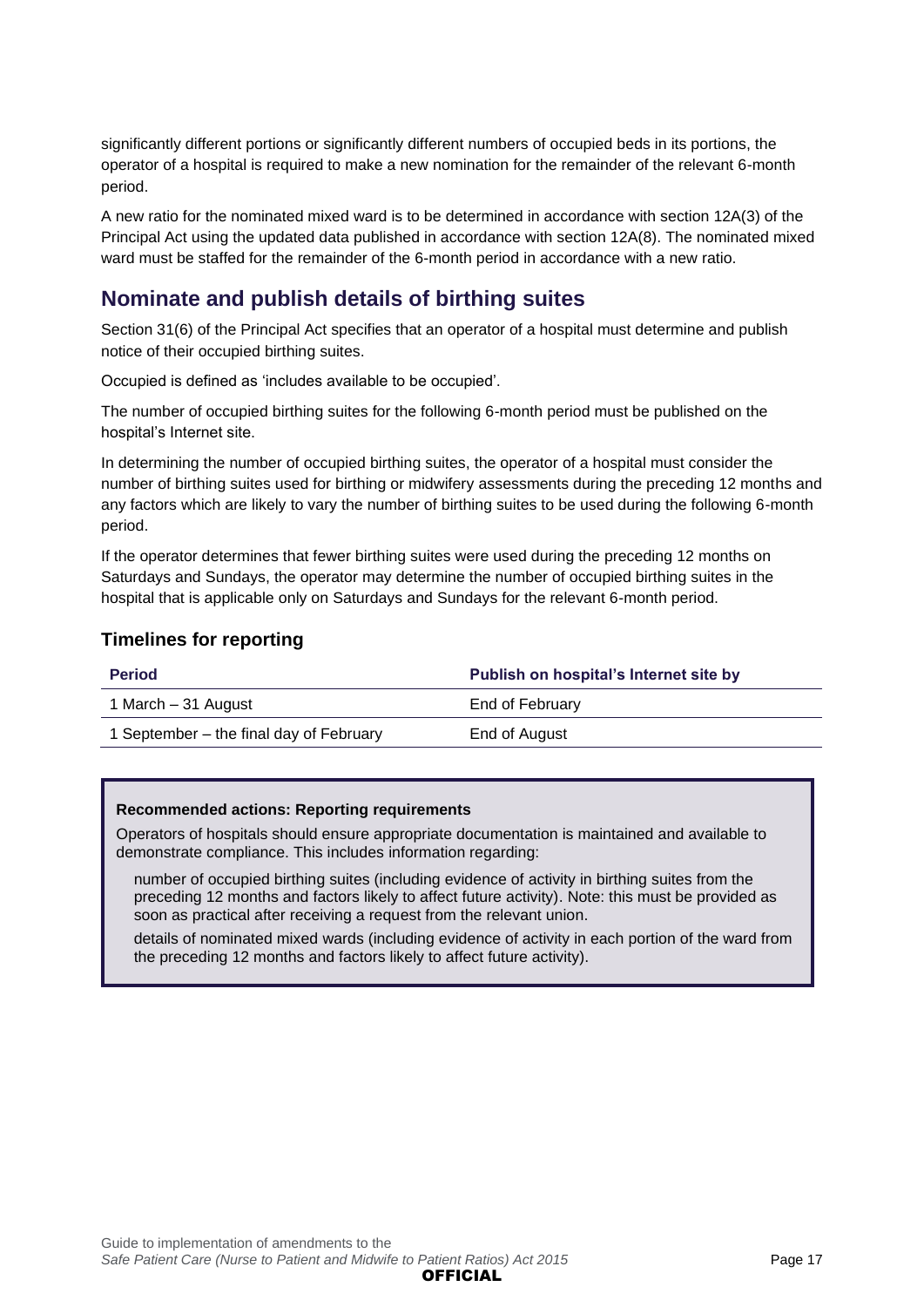# <span id="page-17-0"></span>General hospital-wide changes

# <span id="page-17-1"></span>**Application of ratios in small hospitals**

Section 10 of the Principal Act has been amended such that, in addition to applicable ratios, level 4 hospitals with one or two wards are required to staff the hospital with a supernumerary After Hours Coordinator or equivalent position if the hospital has either or both of the following:

- an emergency department that has had at least 2500 annual presentations in the 12 months immediately preceding the day on which the ratio is being applied;
- a nominated birthing suite within the meaning of section 31.

## **Examples**

### **Example 1:**

On a Sunday morning, during the off-duty period of the Director of Nursing, a level 4 hospital with 2 acute wards and a nominated birthing suite, must staff the hospital with one After Hours Coordinator or equivalent position. In this case, the After Hours Coordinator must be supernumerary and cannot be counted as contributing to or fulfilling any other ratio, as the hospital has a nominated birthing suite.

This requirement is in addition to the minimum staffing requirement specified at section 18 'Level 4 hospitals' of the Principal Act to staff one nurse for every 6 patients and one nurse in charge in respect of each of the 2 acute wards.

### **Example 2:**

On a Sunday afternoon, during the off-duty period of the Director of Nursing, a level 4 hospital with 1 acute ward and an emergency department that has had 2000 annual presentations in the 12 months immediately preceding that Sunday, must staff the hospital with one After Hours Coordinator or equivalent position. In this case, the After Hours Coordinator is not required to be supernumerary (as the emergency department has had less than 2500 presentations in the preceding 12 months) and can be counted as contributing to or fulfilling other ratios.

The requirement to staff an After Hours Coordinator at the hospital is a requirement additional to the minimum staffing requirement specified at section 18 'Level 4 hospitals' of the Principal Act to staff one nurse for every 7 patients and one nurse in charge in respect of the acute ward. However, in this case, the After Hours Coordinator can also be counted towards meeting the ratio and can be counted as a nurse in charge if determined as safe staffing by the hospital.

## <span id="page-17-2"></span>**Rounding method**

Section 12 of the Principal Act has been amended to set out a new rounding method.

**When the number of patients in a ward is not evenly divisible by the number of nurses or midwives following the application of the relevant ratio, the operator of the hospital must ensure that the ward or number of beds is staffed with one additional nurse or midwife (as the case requires) to comply with the ratio.**

## **Implementation**

The rounding method has been updated through both the Amendment Act 2019 and Amendment Act 2020 and is now applied across all clinical settings specified in the Principal Act. The changes will be phased into operation, progressively applying to specified wards on 1 March 2019, 1 March 2020, 1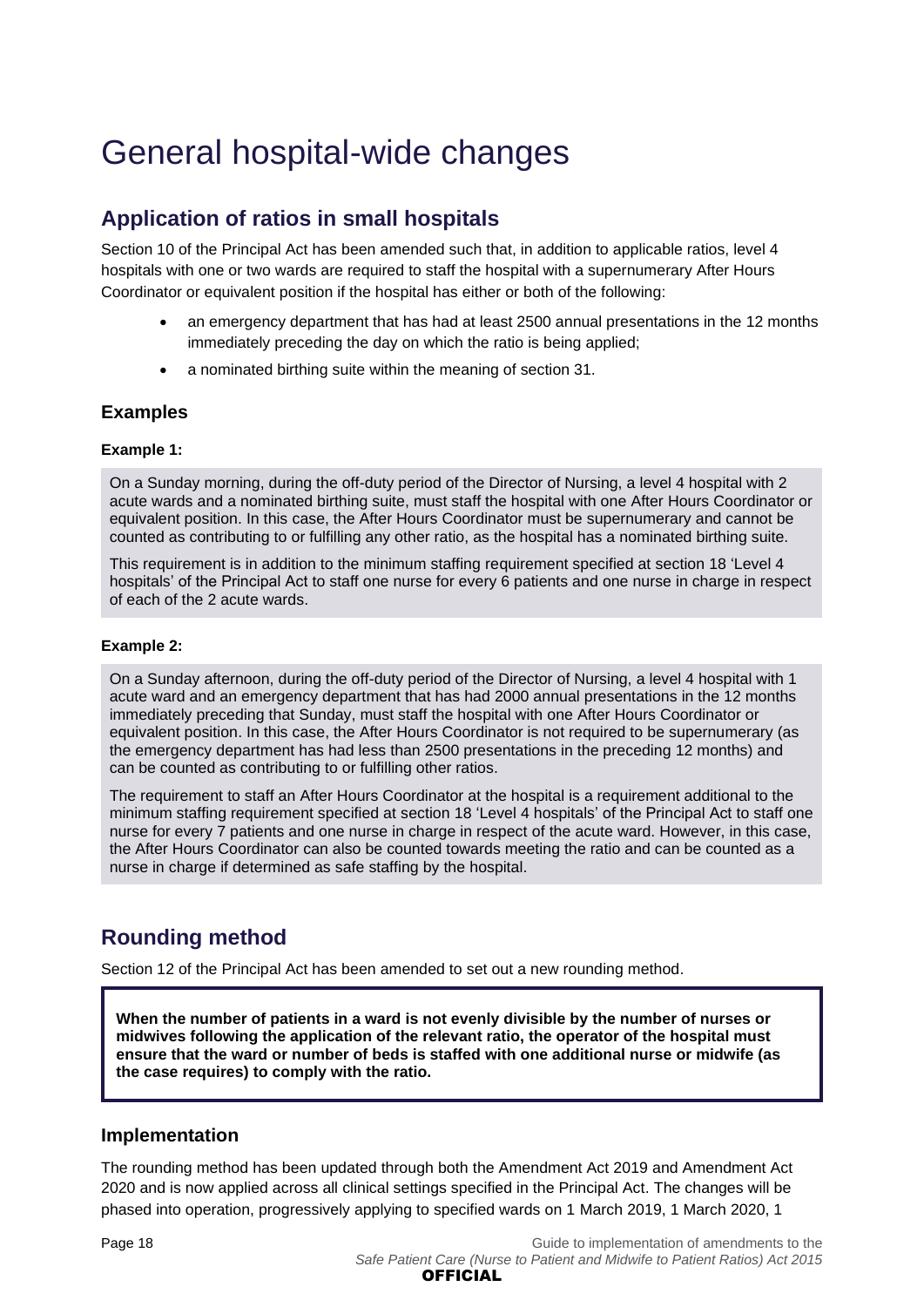March 2021, 1 March 2022, 1 July 2022, 1 March 2023 and 1 July 2023. The schedule of implementation varies according to hospital level in Schedule 1 to the Principal Act, emergency department specification in Schedule 3 to the Principal Act, relevant shifts and clinical specialty area (for example, palliative care inpatient units, maternity services). See ['Calendar of amendments to the Principal Act'](#page-9-0).

## **Examples**

#### **Example 1:**

On **16 June 2021**, in a 32-bed general medical or surgical ward in a level 3 hospital, the ratio requirements on an afternoon shift are 1 nurse for every 6 patients and 1 nurse in charge.

The number of 32 occupied beds is not evenly divisible into a whole number when divided by 6 in applying the relevant ratio, as 32 divided by 6 equals 5, with 2 beds remaining.

The new rounding method for a level 3 hospital is to apply from 1 March 2021 in respect of afternoon shifts for general medical or surgical wards.

As 16 June 2021 is a date after 1 March 2021, the operator of the hospital must 'round up' the number of staff for the ward and staff the ward with an additional nurse to comply with the ratio.

Accordingly, the total number nurses required to be staffed on the ward is 6 nurses plus 1 in charge.

#### **Example 2:**

On **16 June 2020**, in a 32-bed general medical or surgical ward in a level 3 hospital, the ratio requirements on an afternoon shift are 1 nurse for every 6 patients and 1 nurse in charge.

The number of 32 occupied beds is not evenly divisible into a whole number when divided by 6 in applying the relevant ratio, as 32 divided by 6 equals 5, with 2 beds remaining.

The new rounding method for a level 3 hospital is to apply from 1 March 2021 in respect of afternoon shifts for general medical or surgical wards.

As 16 June 2020 is a date before 1 March 2021, in accordance with new section 12(2) of the Principal Act, the new rounding method does not apply and the operator of the hospital may 'round down' the number of staff for the ward and not staff the ward with an additional nurse in order to comply with the ratio, where safe patient care would not be compromised and where the number of beds on the ward requires 50 per cent or less of one additional nurse in order to comply with the ratio.

Accordingly, the operator in this case is not required to staff an additional nurse where safe patient care will not be compromised subject to any pre-existing higher staffing arrangements.

### **Recommended action: Rounding method**

Ensure staff are aware of phased implementation of the new rounding method and dates on which specific clinical areas and shifts are obliged to comply with the legislation.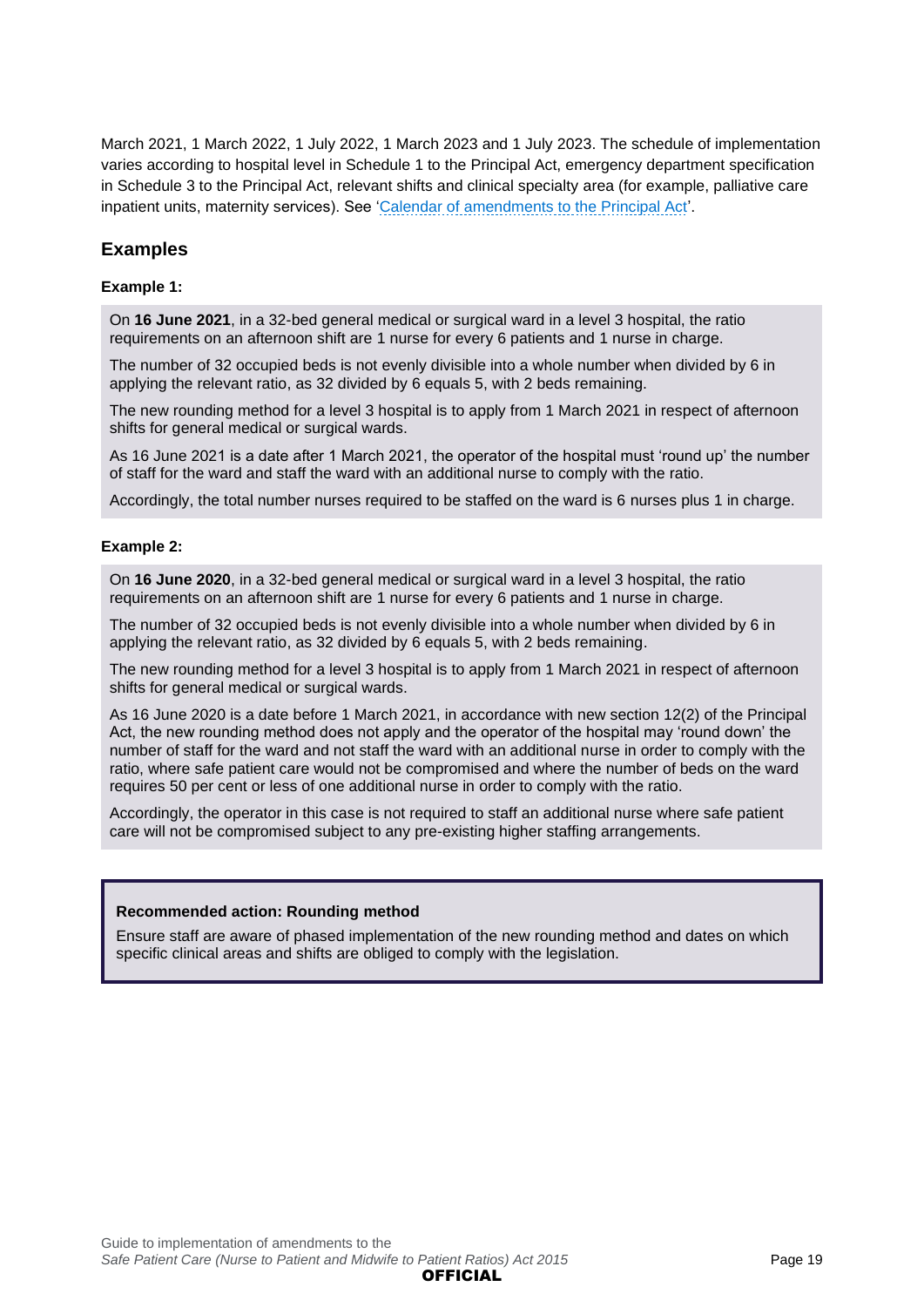## <span id="page-19-0"></span>**Ratio for mixed wards**

Section 12A of the Principal Act sets out a methodology to calculate a 'unique ratio' for a nominated mixed ward 'as-a-whole' in place of the ratios that would otherwise apply to portions of the ward. The 'unique' ratio is applied to the nominated mixed ward for the 6-month period that aligns with the reporting requirements.

Section 12A(3)–(5) of the Principal Act provide direction and examples for calculating a mixed ward 'unique ratio'. The application of the mixed wards methodology to the separate portions of the ward will vary depending upon the applicability and eligibility of section 12 'Rounding method' of the Principal Act.

## **Exemptions: Special care nurseries and birthing suites**

Section 12A(9) of the Principal Act specifies that a ward that contains a special care nursery with 8 or more occupied cots or a ward with 6 or more birthing suites is not to be nominated as a mixed ward in accordance with new section 12A.

## **Nurse in charge or midwife in charge**

Section 12A(6) of the Principal Act specifies that if the ratio applying to a portion of a nominated mixed ward requires a nurse in charge or a midwife in charge for that portion, **only one nurse in charge or one midwife in charge** (as the case requires) is required for the entire nominated mixed ward.

## **Exemption: Nurse in charge in short stay observation area co-located with an emergency department**

**Short stay observation area** means an area of a hospital into which patients admitted to the emergency department are transferred for the provision of short-term treatment, observation, assessment or reassessment when they no longer required emergency care.

Section 12(A)(6A) of the Principal Act specifies that provisions under section 12A(6) and (7)(b) do not apply on night shift to a short stay observation area where the short stay observation area is co-located with an emergency department in a hospital specified in Part 1 of Schedule 3, and there are 30 or more occupied beds across the two areas.

This has the effect that an additional nurse in charge is required for the short stay observation area on night shift in specified circumstances, further to the nurse in charge in the emergency department.

## **Implementation: 1 July 2022**

## <span id="page-19-1"></span>**Calculating the unique ratio applicable to a nominated mixed ward**

## **Step 1 (section 12A(3)(a) of the Principal Act)**

Determine the number of staff (excluding any nurse in charge or midwife in charge) for each portion by applying the relevant ratio for that portion.

If the number of occupied beds in a portion is not divisible into a whole number following the application of the relevant ratio, consider application and eligibility of section 12 of the Principal Act (phasing of the rounding method). This includes:

any portion that is subject to the new rounding up methodology **should not** be rounded up at this step

if one or more **(but not all)** portions are **not** subject to the new rounding up methodology, consider rounding down these portions at this step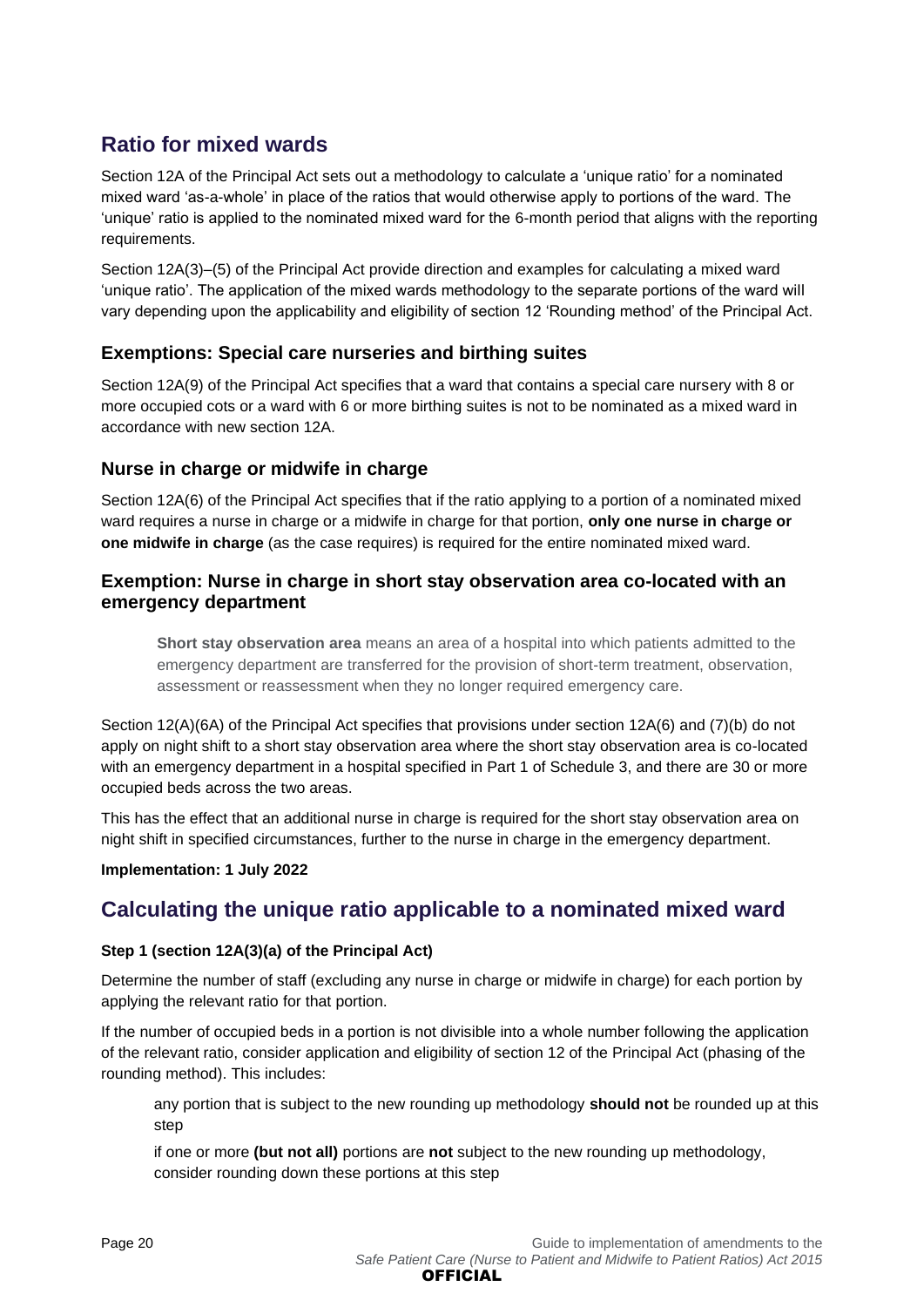if all portions are **not** subject to the new rounding up methodology **do not** round down these portions at this step.

### **Step 2 (section 12A(3)(b) of the Principal Act)**

Add the number of staff for each portion of the ward (as calculated in step 1) to ascertain the total number of staff required for the nominated mixed ward.

### **Step 3 (section 12A(3)(c) of the Principal Act)**

Determine the 'unique ratio' by dividing the total number of occupied beds in the nominated mixed ward by the total number of staff required for the nominated mixed ward that has been calculated at step 2.

This 'unique ratio' will be applied to the nominated mixed ward for the relevant 6-month period.

## **Applying the unique ratio to a nominated mixed ward**

### **Step 4 (section 12A(5) of the Principal Act)**

This step is applied throughout the 6-month period to calculate the staff numbers required where there are variations in numbers of occupied beds within the nominated mixed ward.

If the number of occupied beds is not divisible into a whole number when applying the 'unique ratio' (calculated under step 3) the ward must be staffed with an additional nurse or midwife (that is, round up).

At this step apply the above **unless**:

section 12(2) (that is, eligible to be rounded down) would apply to each portion of the nominated mixed ward; and

safe patient care would not be compromised if the nominated mixed ward were not staffed with the additional nurse or midwife; and

the number of occupied beds in the nominated mixed ward requires less than or equal to 50 per cent of one additional nurse or midwife to comply with that ratio.

If all these items apply, then the hospital operator may consider not staffing with an additional nurse or midwife (that is, round down).

### **Example**

On 16 June 2020, on the morning shift in a level 3 hospital, a 30-bed nominated mixed ward contains 2 portions.

## **Step 1**

**Portion A** is a portion of 17 beds operated as general medical or surgical beds. Under section 17(a) of the Principal Act, the relevant ratio requirement for Portion A on the morning shift is 1 nurse for every 5 patients, plus 1 nurse in charge. The number of staff (excluding any nurse in charge) required for the Portion A is determined by dividing 17 beds by 5, returning a figure of 3.40 nurses required.

**Portion B** is a portion of 13 beds operated as beds for palliative care patients. Under section 23(a) of the Principal Act, the relevant ratio requirement for Portion B on the morning shift is 1 nurse for every 4 patients, plus 1 nurse in charge. The number of staff (excluding any nurse in charge) required for Portion B is determined by dividing 13 beds by 4, returning a figure of 3.25 nurses required.

### **Consider rounding method**

Consider the rounding method in section 12 of the Principal Act, as it applies to Portion A. The Principal Act states that the new rounding method for **level 3 medical/surgical wards on the morning shift** comes into effect on and from 1 March 2020. As this example occurs after 1 March 2020, the new rounding method applies, and (for now) the requirement stays at 3.40 nurses.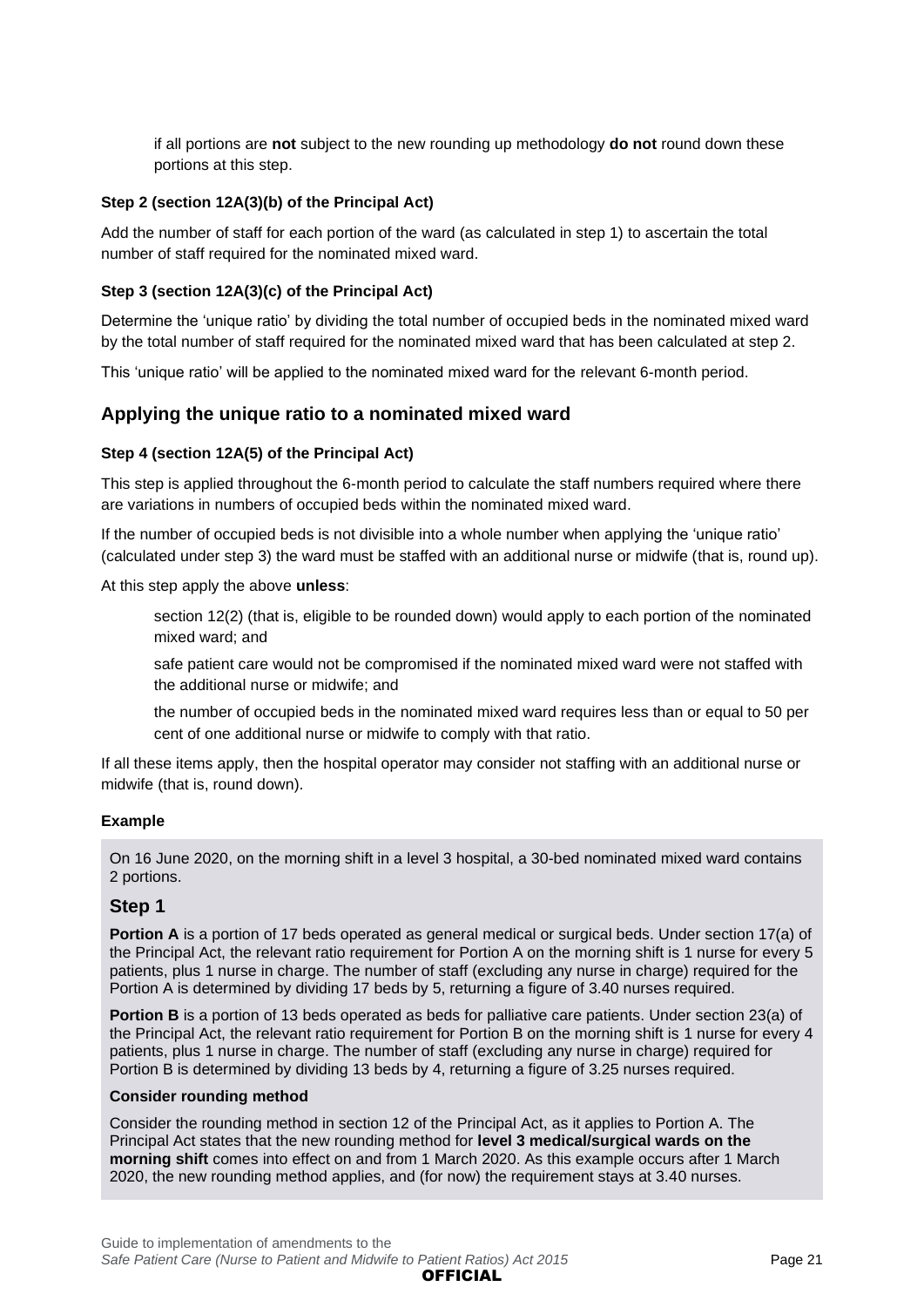Consider the rounding method in section 12 of the Principal Act, as it applies to Portion B. The Principal Act states that the new rounding method for **Palliative Care on the morning shift** does not come into effect until 1 March 2021, so the rounding down method can be applied, for example, 3.25 can be rounded down to 3 nurses.

Rules to remember at this step

Any portion that is subject to the new rounding up methodology **should not be** rounded up at this step (that is, Portion A in this example). Rounding up occurs at step 4.

If one or more (but not all) portions are not subject to the new rounding up methodology, consider rounding down those portions at this step (as is the case for palliative care in this example).

if **all** portions are not subject to the new rounding up methodology, **do not** round down these portions at this step (rounding down is to be considered at step 4).

## **Step 2**

Add the number for each portion of the ward to ascertain the total number of staff required for the nominated mixed ward. Where the staff figure for a Portion A of a nominated mixed ward has been calculated to be 3.40 nurses and the staff figure for a Portion B of the ward has been calculated to be 3 nurses (as determined in step 1), the total number of nurses required for the entire nominated mixed ward is 6.40 nurses.

### **Step 3**

The third step is to divide the total number of occupied beds in the nominated mixed ward (in this example 30 beds) by the total number of staff required for the nominated mixed ward (in this example 6.40 nurses) so by dividing 30 by 6.40, we arrive at a 'unique ratio' of 1 nurse for every 4.69 patients.

The unique ratio of 1 nurse for every 4.69 patients applies to all occupied beds within the nominated mixed ward.

### **Step 4**

Returning to the example, if on 16 June 2020, there are only 20 occupied beds (noting that the unique ratio applies to the 30-bed nominated mixed ward) a further step is required to apply the unique ratio to the 20 beds.

Dividing the unique ratio (4.69) into the 20 occupied beds returns a figure of 4.26 nurses required for the 20 occupied beds.

As the unique ratio of 4.69 does not divide equally into 20, and at least one portion has the new rounding method applicable to it, the figure of 4.26 nurses must be rounded up to 5 nurses.

Rules to remember at this step

If any, or all, portions are subject to the new rounding up methodology, rounding up must occur at this step.

If **all** portions are not subject to the new rounding up methodology, then staffing can be rounded down at this step.

New section 12A(6) of the Principal Act provides that a nominated mixed ward requires only 1 nurse in charge or midwife in charge (as the case requires). Hence, in this example, the minimum staffing for the 20 occupied beds in the nominated mixed ward would be 5, plus a nurse in charge.

As, in this example the hospital has nominated and published the ward as a mixed ward, new section 12A(7) which prescribes a default ratio, does not apply.

#### **Implementation: 1 March 2019**

## **Reporting requirements: Nominate and publish details of mixed wards**

See ['Reporting requirements'](#page-15-0) for further details.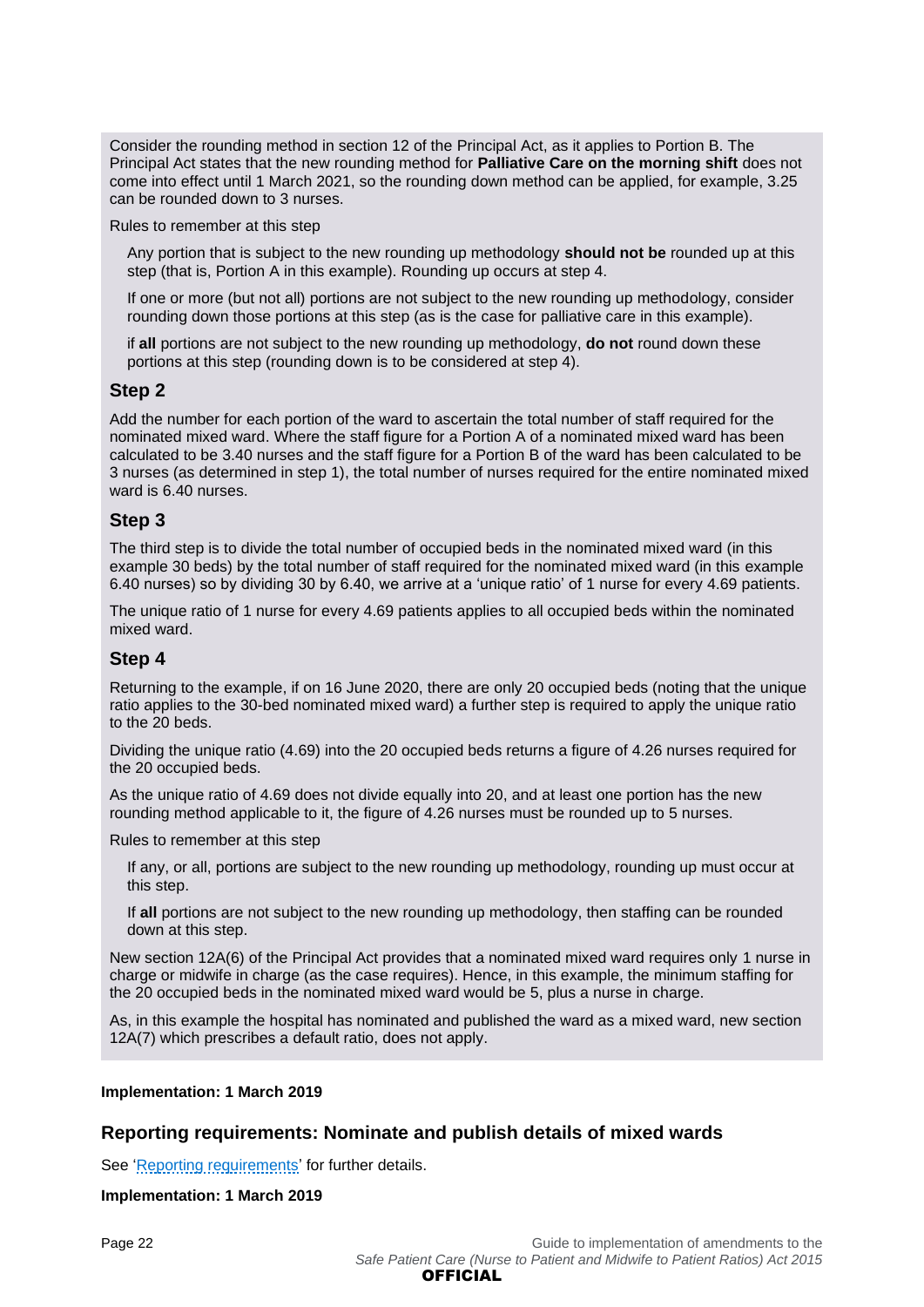### **Recommended actions: Ratio for mixed wards**

Ensure all relevant staff have access to the unique ratio for each nominated mixed ward for each 6 month period.

Use step 4 to calculate the predetermined staff numbers for all variations of occupied bed numbers and provide to all relevant staff to assist with roster and staffing management.

## <span id="page-22-0"></span>**Update hospital levels in Part 1 of Schedule 1**

Casey Hospital, Monash Children's Hospital and Sunshine Hospital are now classified as level 1 hospitals (Part 1 of Schedule 1 to the Principal Act) and all relevant sections in the Principal Act and Enterprise Agreement that apply to level 1 hospitals are now applicable.

### **Implementation: 1 March 2019**

## <span id="page-22-1"></span>**Update hospital levels in Part 2 of Schedule 1**

Warrnambool Base Hospital to be classified as a level 2 hospital (Part 2 of Schedule 1 to the Principal Act) and all relevant sections in the Principal Act and Enterprise Agreement that apply to level 2 hospitals are now applicable.

#### **Implementation: 1 July 2022**

## <span id="page-22-2"></span>**Update list of hospitals in Schedule 2**

Subsequent to Sunshine Hospital being re-categorised as a level 1 hospital, Schedule 2 has been amended to omit reference to Sunshine Hospital.

In accordance with Section 14 of the Principal Act, Sunshine Hospital will not be able to use more than 20 per cent enrolled nurses in meeting ratios in relation to general medical or surgical wards.

### **Implementation: 1 March 2019**

## <span id="page-22-3"></span>**Local dispute resolution**

New section 41(5) of the Principal Act specifies that the local dispute resolution process does not apply to breaches of ratios alleged to have occurred during the period commencing on the day on which Part 2 of the Amendment Act comes into operation (that is, phase 1 of amendments commencing 1 March 2019) and ending 180 days after that day.

This 'grace period' provides operators of hospitals with 180 days following commencement of the legislation to become familiar with the amendments and, where necessary, adjust staffing levels to meet the new specified ratios.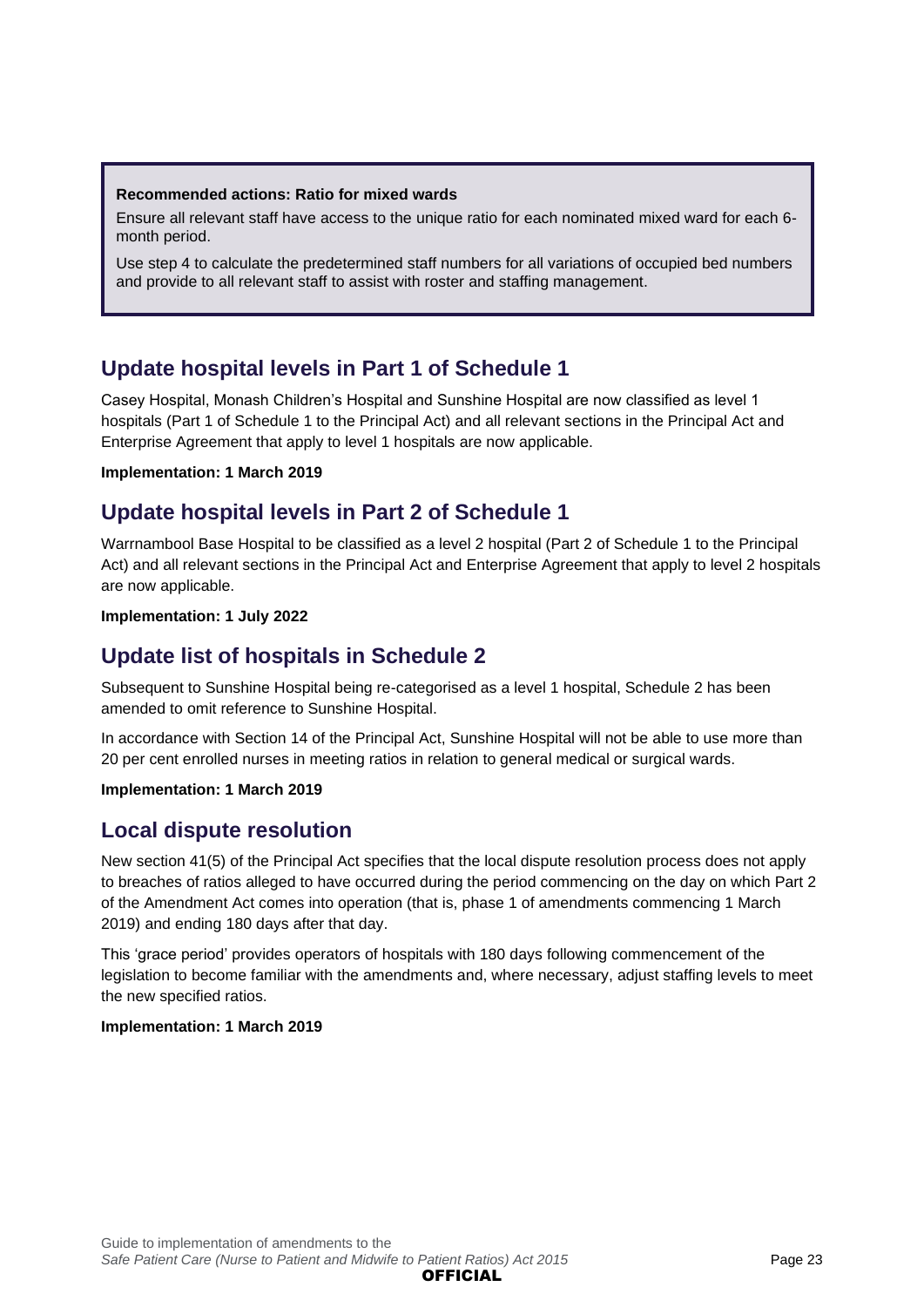# <span id="page-23-0"></span>Clinical specialty ratios

## <span id="page-23-1"></span>**Palliative care inpatient units**

Section 23 of the Principal Act has been amended to specify new ratios in palliative care inpatient units.

**An operator of a hospital must staff a palliative care inpatient unit with:**

- **1 nurse for every 4 patients on a morning shift and 1 nurse in charge**
- **1 nurse for every 4 patients on an afternoon shift and 1 nurse in charge**
- **1 nurse for every 6 patients on a night shift and 1 nurse in charge.**

**Implementation: 1 March 2020**

## <span id="page-23-2"></span>**Acute stroke wards**

Section 21A of the Principal Act sets out a new ratio requirement for acute stroke wards in all hospitals.

**An operator of a hospital must staff an acute stroke ward with 1 nurse for every 3 patients and 1 nurse in charge on all shifts.**

**Acute stroke ward** means a multi-day inpatient ward, or part of such a ward—

- (a) in which comprehensive care and monitoring of patients with strokes in the hyperacute or the acute phase is provided; and
- (b) that has the capacity to provide thrombolysis.

**Implementation: 1 March 2020**

## <span id="page-23-3"></span>**Oncology wards**

Section 21B of the Principal Act sets out a new ratio requirement for oncology wards in all hospitals.

**An operator of a hospital must staff an oncology ward with:**

- **1 nurse for every 4 patients and 1 nurse in charge on the morning shift**
- **1 nurse for every 4 patients and 1 nurse in charge on the afternoon shift**
- **1 nurse for every 8 patients and 1 nurse in charge on the night shift.**

**Oncology ward** means a multi-day inpatient ward, or part of such a ward—

- (a) dedicated to the care and non-surgical treatment of patients with cancer (other than those receiving treatment in a haematology ward); and
- (b) that has the capacity to administer complex chemotherapy.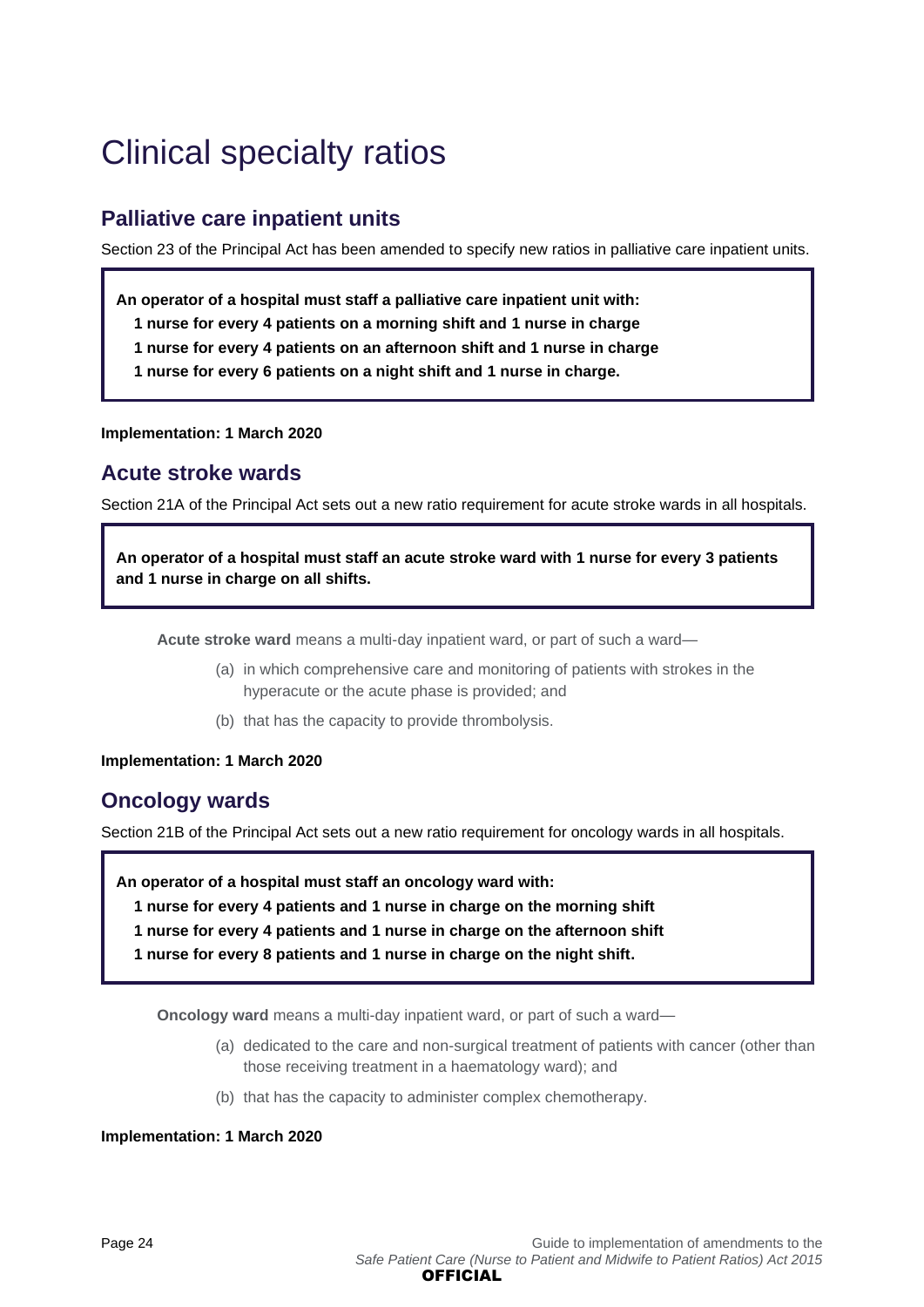## <span id="page-24-0"></span>**Haematology wards**

Section 21C of the Principal Act sets out a new ratio requirement for haematology wards in level 1 hospitals.

**An operator of a level 1 hospital must staff a haematology ward with: nurse for every 3 patients and 1 nurse in charge on the morning shift nurse for every 3 patients and 1 nurse in charge on the afternoon shift nurse for every 5 patients and 1 nurse in charge on the night shift.**

**Haematology ward** means a multi-day inpatient ward, or part of such a ward, that is dedicated to the care of patients with blood cancers and related diseases primarily affecting bone marrow or blood cells and in which—

- (a) treatment is provided involving complex and high dose chemotherapy regimens and stem cell transplants; and
- (b) symptoms including, but not limited to, sepsis, febrile neutropenia, tumour lysis syndrome and disseminated intravascular coagulopathy are managed.

### **Implementation: 1 March 2020**

### **Recommended actions: Clinical specialty ratios**

Hospital operators should ensure all staff are familiar with the specific definitions of the clinical specialty areas to determine if these ratios apply.

Ensure all staff are educated about the details and commencement of the new ratios.

Where required, action any necessary recruitment strategies to ensure compliance with ratios.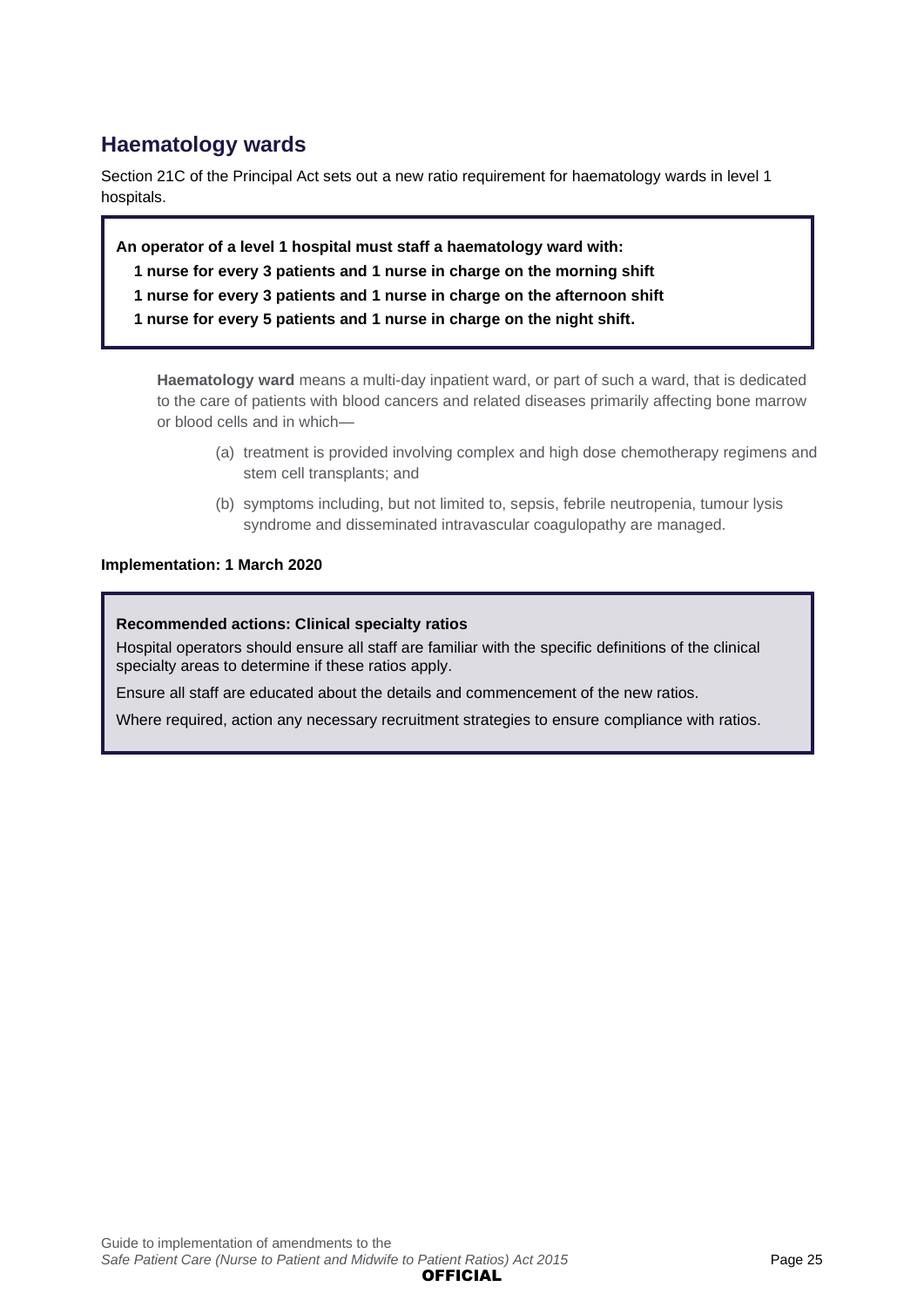# <span id="page-25-0"></span>In charge requirements – night shift

Note: In charge ratio improvements for **[Maternity services](#page-26-0)** are outlined in the next section.

# <span id="page-25-1"></span>**Level 1 hospitals**

Section 15 of the Principal Act sets out the ratio requirement for general medical or surgical wards on night shift.

**An operator of a level 1 hospital must staff a general medical or surgical ward on the night shift with 1 nurse for every 8 patients and 1 nurse in charge.**

**Implementation: 1 July 2021**

## <span id="page-25-2"></span>**Level 2 hospitals**

Section 16 of the Principal Act sets out the ratio requirement for general medical or surgical wards on night shift.

**An operator of a level 2 hospital must staff a general medical or surgical ward on the night shift with 1 nurse for every 8 patients and 1 nurse in charge.**

**Implementation: 1 July 2022**

## <span id="page-25-3"></span>**Level 3 hospitals**

Section 17 of the Principal Act sets out the ratio requirement for general medical or surgical wards on night shift.

**An operator of a level 3 hospital must staff a general medical or surgical ward on the night shift with 1 nurse for every 10 patients and 1 nurse in charge.**

**Implementation: 1 July 2023**

## <span id="page-25-4"></span>**Geriatric evaluation management**

Section 24(2) of the Principal Act sets out the ratio requirement for geriatric evaluation management beds on night shift.

**An operator of a hospital must staff geriatric evaluation management beds on the night shift with 1 nurse for every 10 patients and 1 nurse in charge.**

**Implementation: 1 July 2023**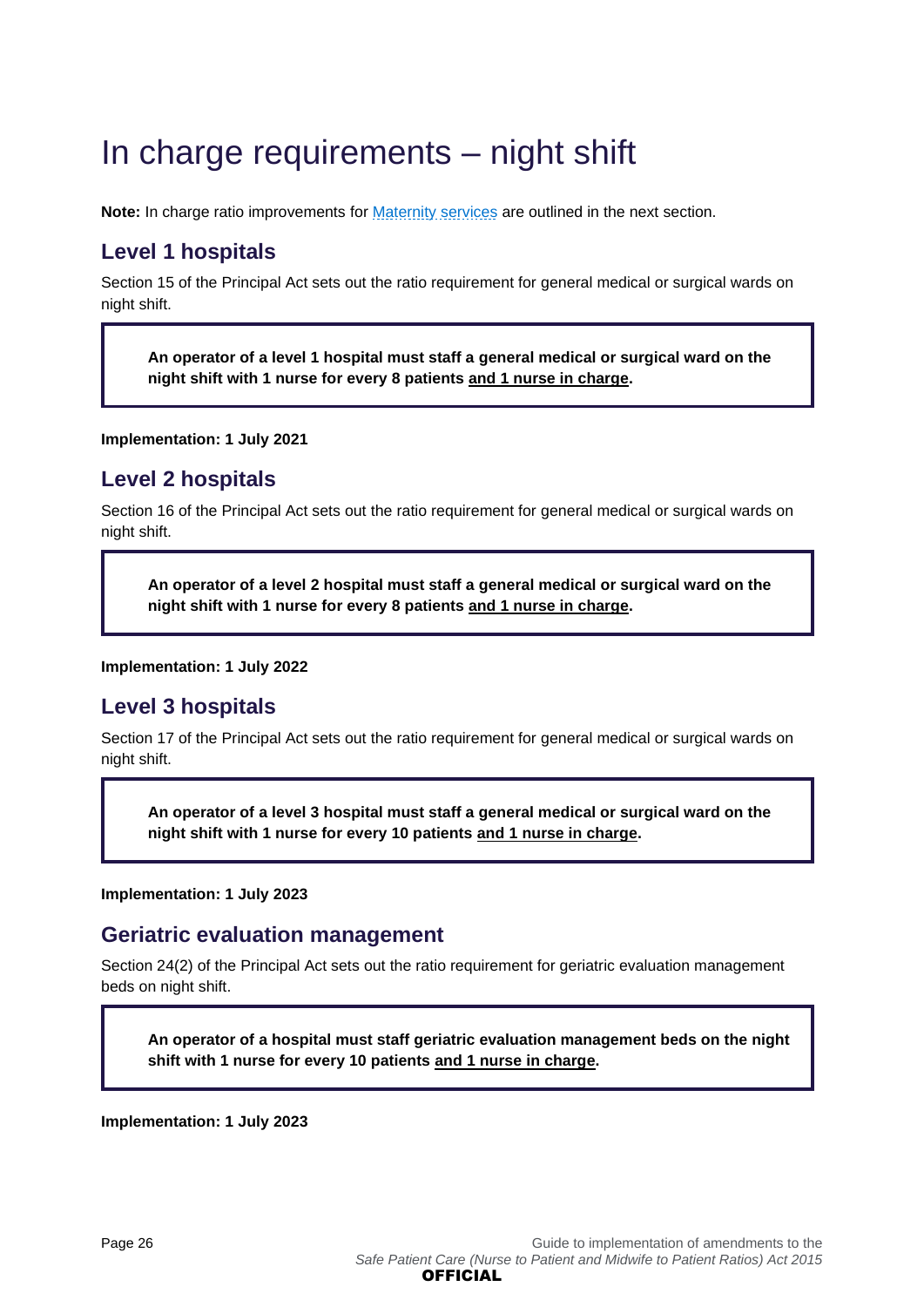# <span id="page-26-0"></span>Maternity services

## <span id="page-26-1"></span>**Neonatal intensive care units**

Section 28 of the Principal Act has been amended to remove the specific references to Victorian hospitals that have neonatal intensive care units.

The ratios are now applicable to all hospitals with neonatal intensive care units.

N**eonatal intensive care unit** means a specialist ward, or part of such a ward, that has the capacity to provide continuous life support and in which comprehensive multidisciplinary care is provided to newborn infants who are critically unwell.

The operator of a hospital is also required to take into account the prescribed criteria in assessing whether a neonatal intensive care unit should be staffed beyond the minimum number of staff required when the ratio is applied. The prescribed criteria will be outlined in the amended Safe Patient Care (Nurse to Patient and Midwife to Patient Ratios) Regulations 2015.

### **Implementation: 1 March 2019**

## <span id="page-26-2"></span>**Antenatal wards**

Section 30 of the Principal Act has been amended to remove references to postnatal wards. Antenatal wards and postnatal wards now have standalone provisions to allow separate staffing arrangements in each setting.

#### **Implementation: 1 March 2019**

## <span id="page-26-3"></span>**Postnatal wards**

New section 31A of the Principal Act sets out staffing requirements for postnatal wards.

## **Staffing changes and education/experience requirements**

A registered nurse may now be included in the staffing arrangements to meet the ratio requirements applicable to a postnatal ward.

In determining the staffing mix, the operator of a hospital must ensure that to comply with the ratio:

at least one person is a midwife; and

not more than one person is a nurse.

The operator of a hospital must also ensure that a nurse included within the ratios for a postnatal ward:

must have completed a total of 48 hours' placement in a postnatal ward (noting that these hours are supernumerary to the relevant ratio); and

must be undertaking a postgraduate midwifery program in the course of the nurse's employment by the hospital; and

must satisfy the prescribed requirements.

The prescribed requirements will be outlined in the amended Safe Patient Care (Nurse to Patient and Midwife to Patient Ratios) Regulations 2015.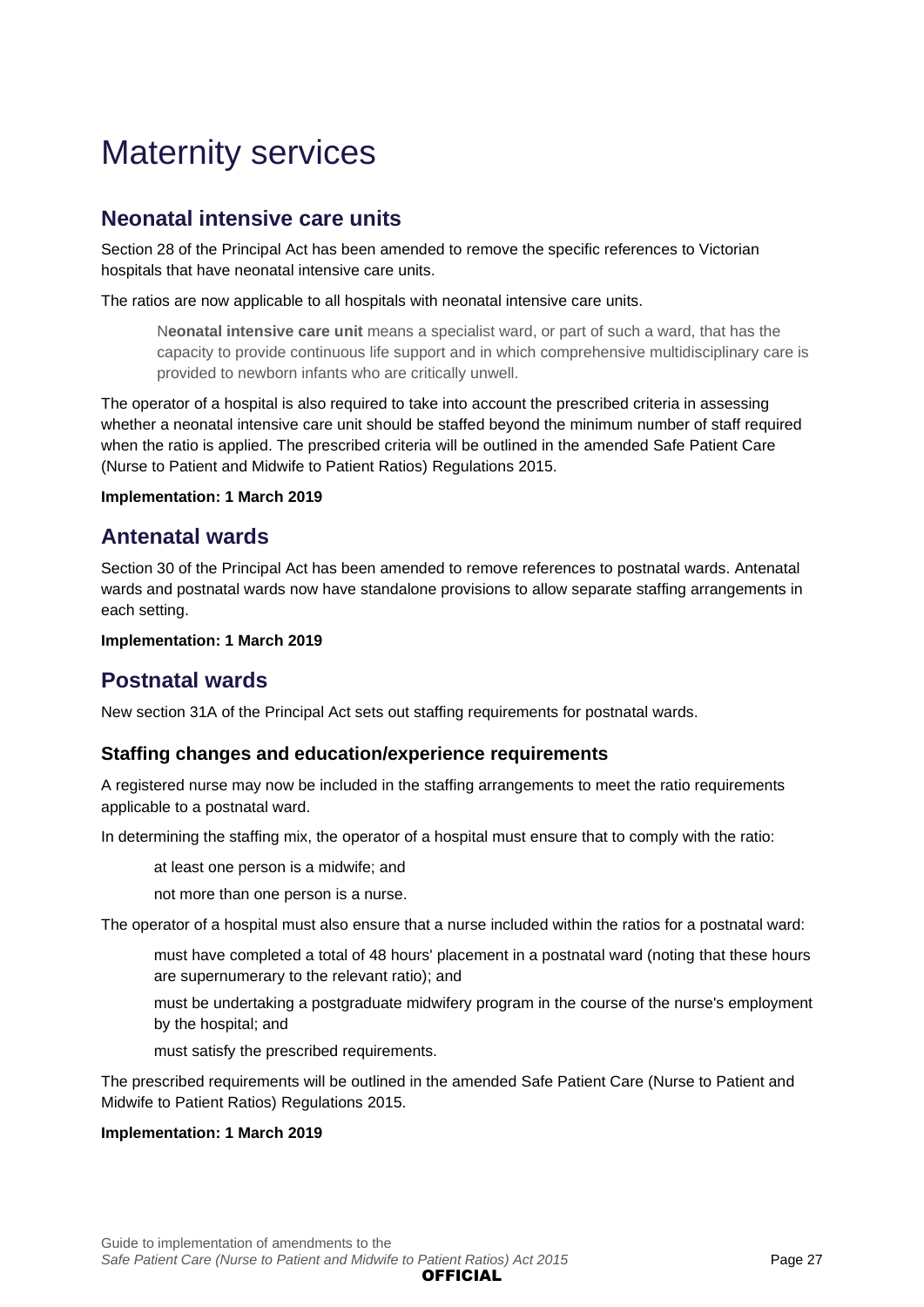## **In charge requirement**

Section 31A of the Principal Act has been amended to specify in charge requirements in postnatal wards on night shift.

**An operator of a hospital must staff a postnatal ward on the night shift with 1 midwife or nurse for every 6 patients and 1 midwife or nurse in charge.**

**Implementation: 1 July 2022**

## <span id="page-27-0"></span>**Special care nurseries**

## **Staffing changes and education/experience requirements**

A midwife may now be included in the staffing arrangements to meet ratio requirements applicable to a special care nursery.

**Special care nursery** means a ward, or part of such a ward, in which care is provided solely to newborn infants who are unwell but who do not require the level of care and treatment provided to newborn infants in a neonatal intensive care unit.

A nurse or a midwife included in the staffing ratios for a special care nursery must have completed:

the equivalent of at least 64 hours' employment per fortnight as a nurse or a midwife during a 12 month period; or

a total of 64 hours' placement in a special care nursery supernumerary to the relevant ratio.

For the purpose of ensuring appropriate care and treatment of infants, the operator of a hospital may increase the number of nurses within a special care nursery, in addition to the number of staff required as a minimum, after consideration of the prescribed criteria.

The prescribed criteria will be outlined in the amended Safe Patient Care (Nurse to Patient and Midwife to Patient Ratios) Regulations 2015.

**Implementation: 1 March 2019**

### **In charge requirement**

Section 27 of the Principal Act has been amended to specify in charge requirements in special care nurseries.

**Where a special care nursery has 8 or more occupied cots, a nurse in charge or a midwife in charge is required to be staffed on both the morning and afternoon shift.**

**Implementation: 1 March 2020**

**Where a special care nursery has 8 or more occupied cots, a nurse in charge or a midwife in charge is required to be staffed on night shift.**

**Implementation: 1 July 2022**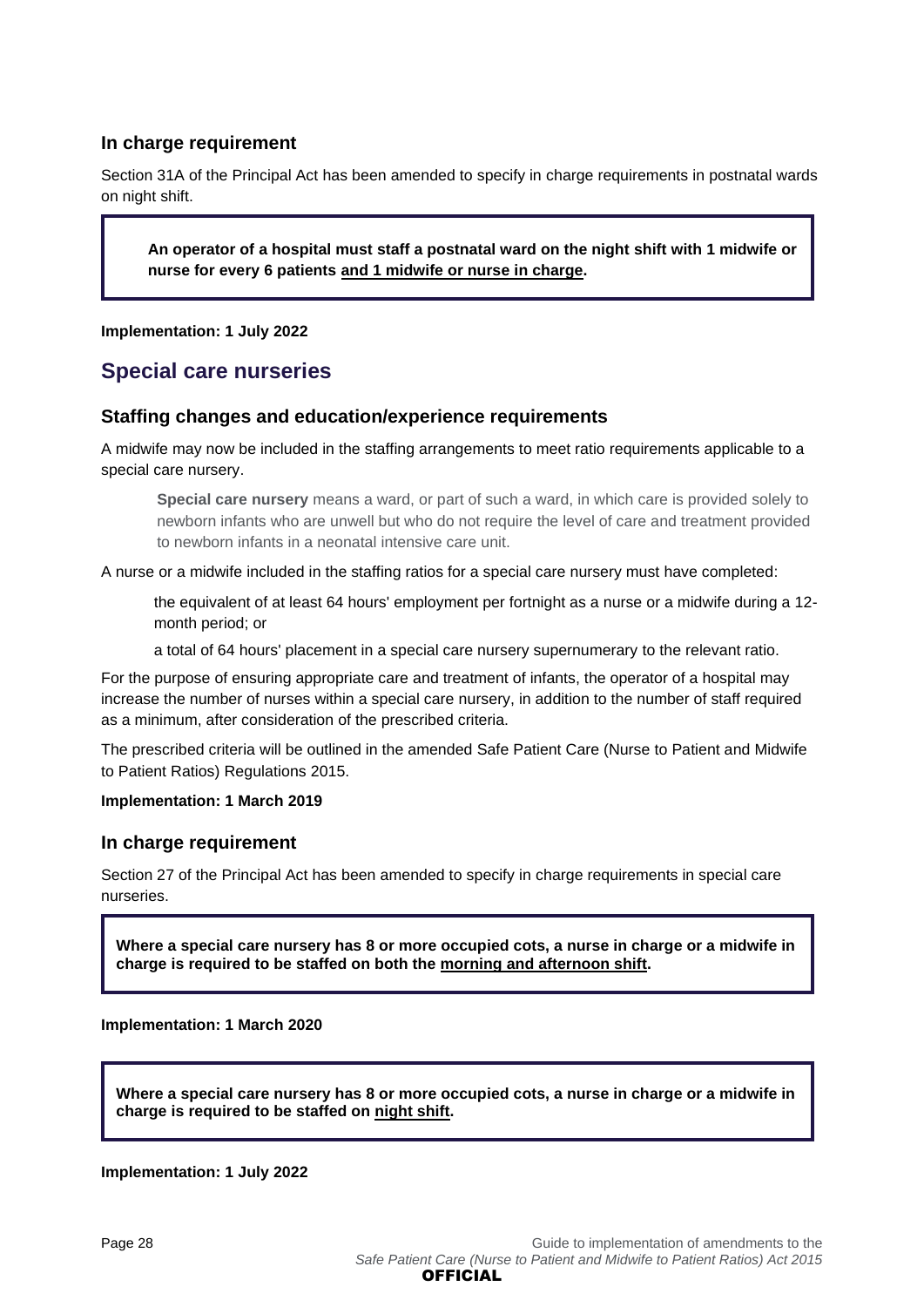## <span id="page-28-0"></span>**Birthing suites**

## **Terminology change**

The term 'Birthing suite' has replaced 'Delivery suite' in all relevant references in the Principal Act.

**Implementation: 1 March 2019**

## **Reporting requirements: Nominate and publish details of birthing suites**

See ['Reporting requirements'](#page-15-0) for further details.

**Implementation: 1 March 2019**

## **In charge requirement**

Section 31 of the Principal Act has been amended to specify in charge requirements in birthing suites.

**The operator of a level 1 hospital, a level 2 hospital or a level 3 hospital with 6 or more nominated birthing suites must provide a midwife in charge on the morning shift.**

**Implementation: 1 March 2020**

**The operator of a level 1 hospital, a level 2 hospital or a level 3 hospital with 6 or more nominated birthing suites must provide a midwife in charge on the night shift.**

**Implementation: 1 July 2022**

**The operator of a level 1 hospital, a level 2 hospital or a level 3 hospital with 6 or more nominated birthing suites must provide a midwife in charge on the afternoon shift.**

**Implementation: 1 July 2023**

### **Recommended actions: Maternity services**

Ensure all staff are educated about the details and commencement of the new ratios.

Where required, action any necessary recruitment strategies to ensure compliance with ratios.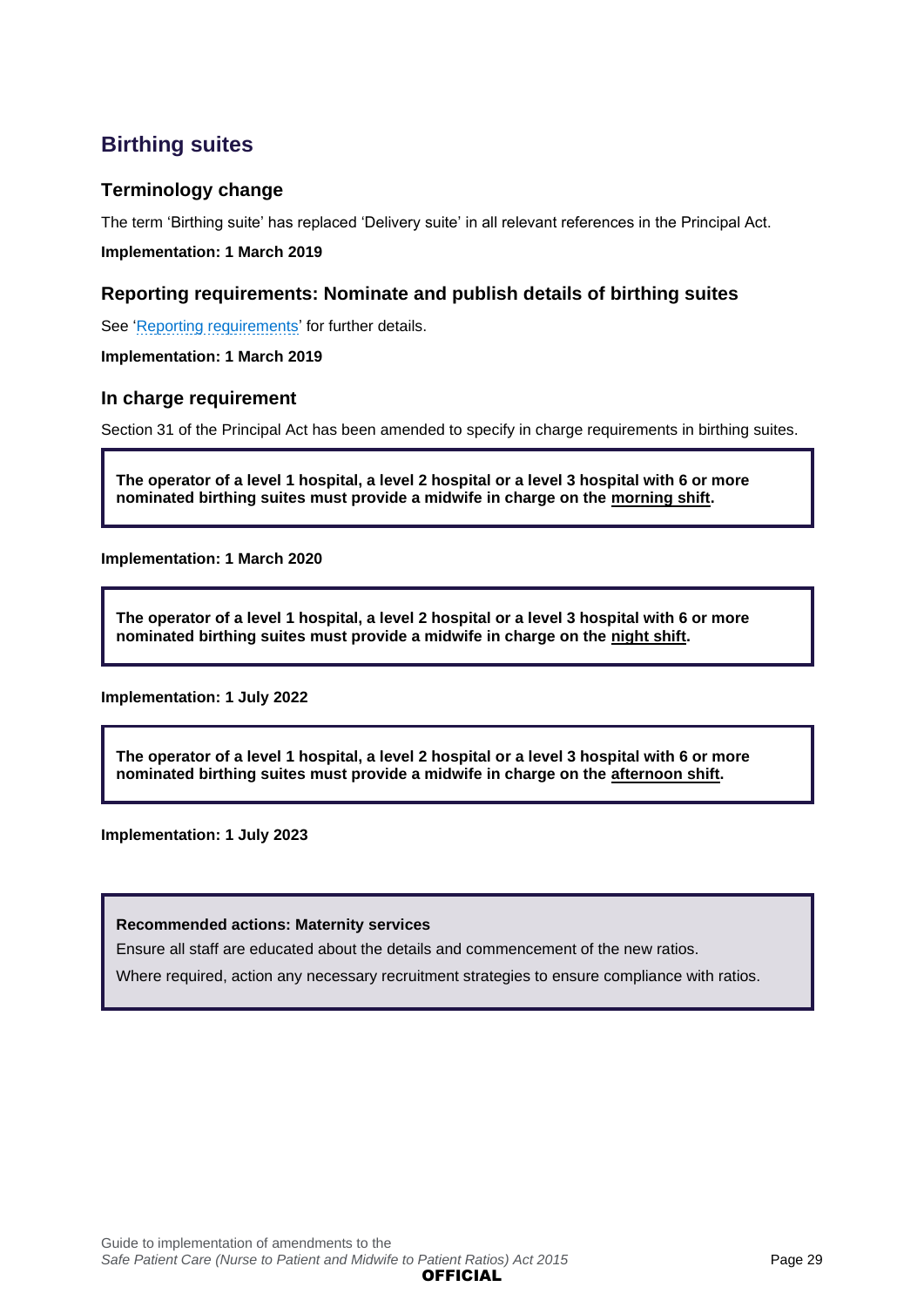# <span id="page-29-0"></span>Emergency departments

## <span id="page-29-1"></span>**Emergency departments – resuscitation beds**

Section 20 of the Principal Act has been amended to specify ratios for resuscitation beds in hospitals listed in Part 1 of Schedule 3 to the Principal Act.

**Resuscitation bed** means a bed in an emergency department that is allocated for the assessment, resuscitation and treatment of patients with critical conditions and that is being used for that purpose.

**An operator of a hospital specified in Part 1 of Schedule 3 must staff 1 nurse for each resuscitation bed in the emergency department on the afternoon and night shift in addition to the current specified ratios for emergency departments.**

A bed that has been allocated as a resuscitation bed is intended to only be a resuscitation bed for the purposes of the Principal Act (including in respect of the ratios that apply to a resuscitation bed) where the bed is being used as a resuscitation bed. For example, a bed in an emergency department that is allocated as a resuscitation bed, that is being used for the care of a patient other than for the assessment, resuscitation and treatment of a patient with critical conditions, is not a resuscitation bed.

The operator of a hospital will continue to be able to apply a ratio in a flexible way under section 9 of the Principal Act to evenly distribute the workload in an emergency department. For instance, a nurse assigned to a resuscitation bed under new section 20(1)(b)(ia) or (c)(ia) may be redeployed to staff a bed in an emergency department that is not a resuscitation bed, having regard to the level of care required by patients in the emergency department. It is not intended that a nurse staffed in respect of a resuscitation bed can only provide care to patients in a resuscitation bed.

### **Implementation: 1 March 2021**

### **Recommended actions: Emergency departments**

Ensure all staff are educated about the details and commencement of the new ratios.

Where required, action any necessary recruitment strategies to ensure compliance with ratios.

## **Nurse in charge in short stay observation area co-located with an emergency department**

As noted in the ['General Hospital-wide changes'](#page-17-0) section above, the Amendment Act 2020 has amended section 12(A)(6A) of the Principal Act such that a nurse in charge is required on night shift for short stay observation areas that are co-located with an emergency department in a hospital specified in Part 1 of Schedule 3, and that has 30 or more occupied beds across the two areas.

This has the effect that an additional nurse in charge is required for the short stay observation area on night shift, further to the nurse in charge in the emergency department.

#### **Implementation: 1 July 2022**